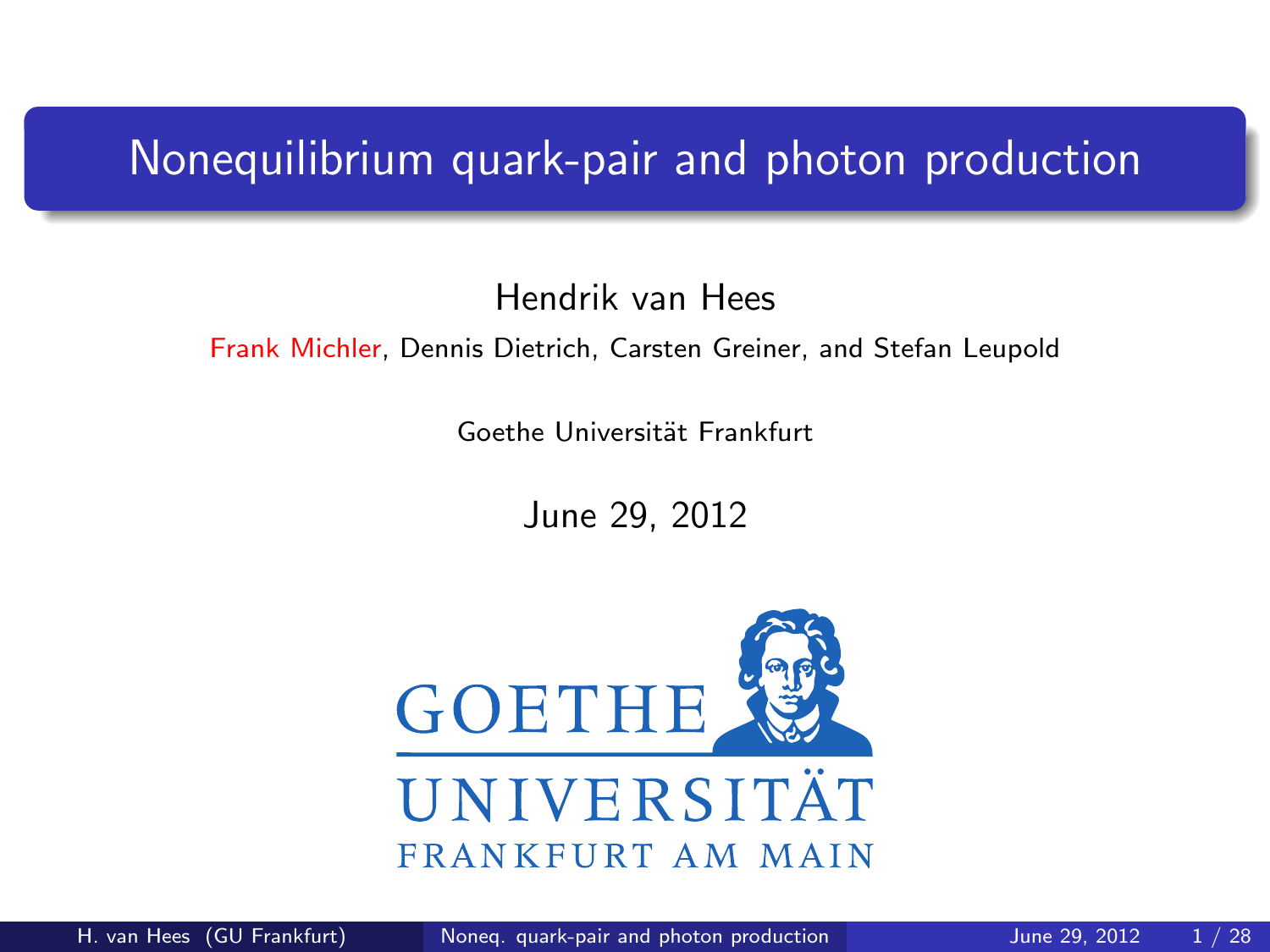1 [Motivation: Chiral symmetry and quark-mass changes](#page-2-0)

- 2 [Quark-pair creation in an Yukawa-background field](#page-5-0)
- 3 [Photon production in leading order in](#page-14-0)  $\alpha_e$
- **[Conclusions](#page-22-0)**

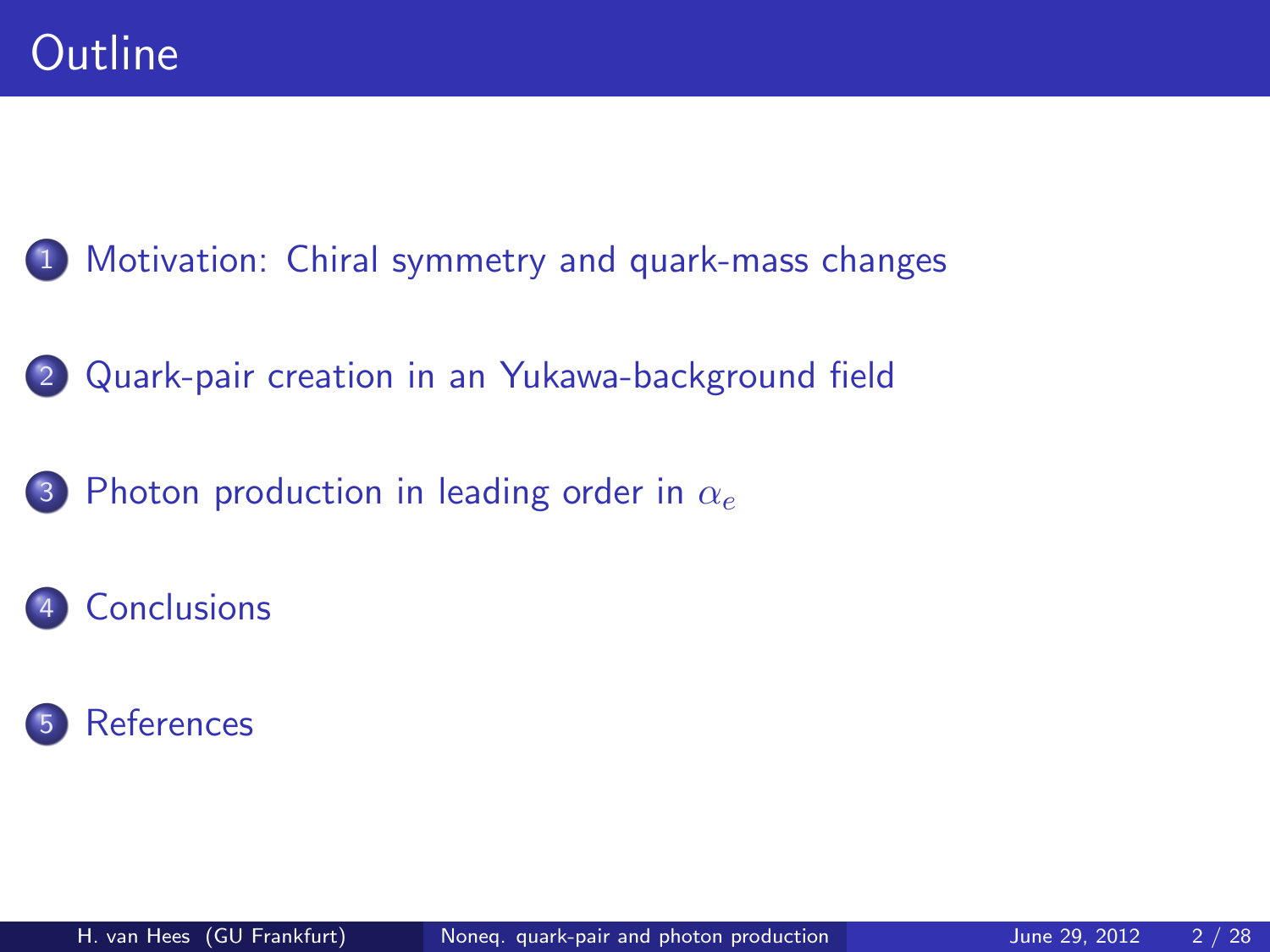- approximate chiral symmetry of QCD (light-quark sector)
	- spontaneously broken in the vacuum due to formation of  $\langle \bar{q}q \rangle \neq 0$
	- **•** pions (+kaons): pseudo-Nambu-Goldstone bosons (massless in  $\chi$  limit)
- at high temperatures and/or densities chiral-symmetry restoration
	- chiral-partner hadrons should become mass degenerate
	- expect large in-medium modifications of spectral properties
- electromagnetic probe in heavy-ion collisions
	- photons and dileptons nearly unaffected by FSI
	- **•** provide undisturbed signal from hot and dense fireball
	- $M_{\ell^+\ell^-}$  spectra  $\Leftrightarrow$  medium modifications of light vector mesons
	- $p_T$  spectra of real and virtual photons  $\Leftrightarrow$  collective flow/temperature
- <span id="page-2-0"></span>**The-dependent problem:** nonequilibrium production of em. probes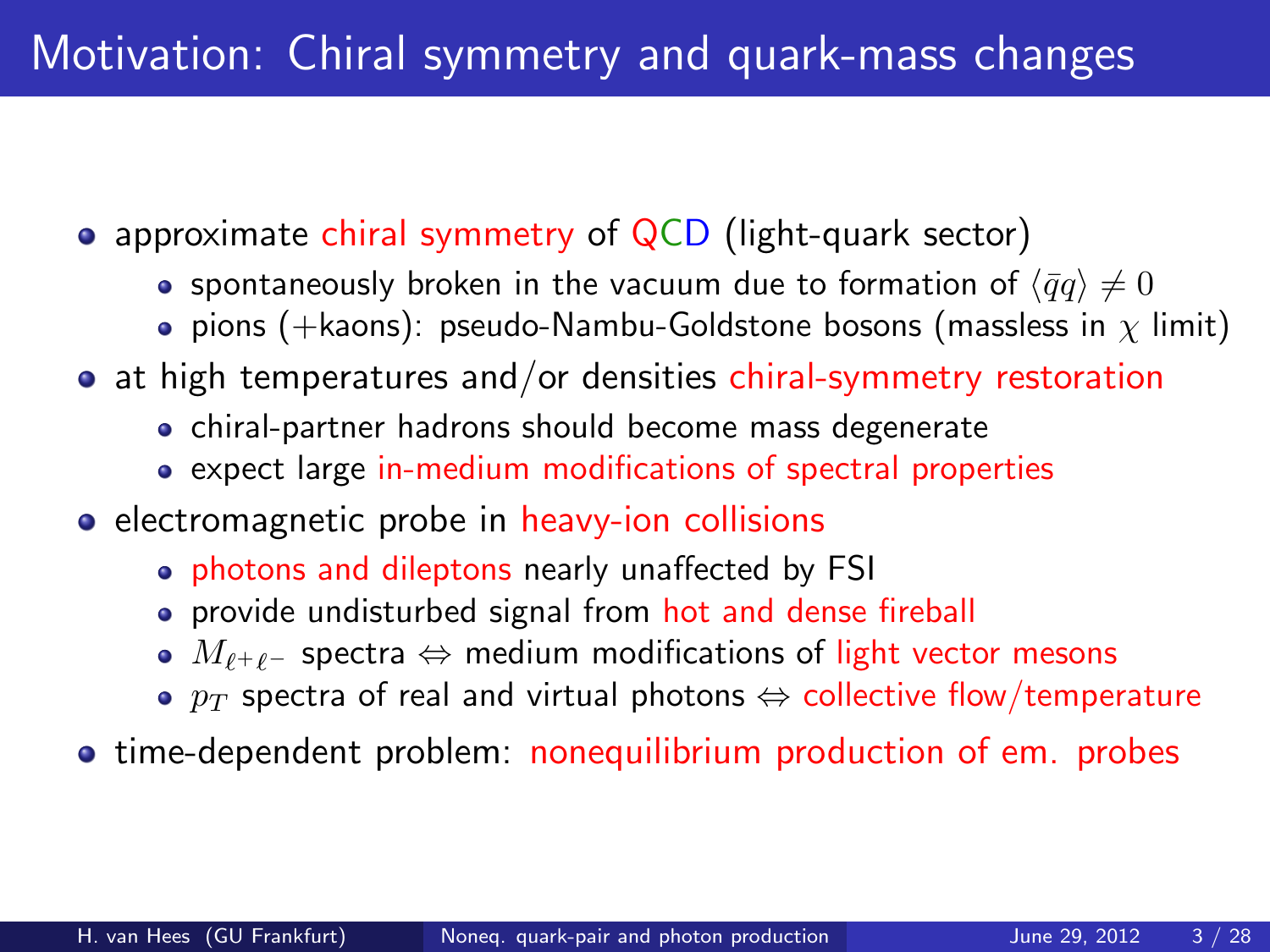### Earlier Work

- Wang, Boyanovsky  $w$ <sub>B01</sub>: naive definition of transient photon numbers
- first-order processes (kinematically forbidden in equilibrium!)
	- allowed because of violation of energy at finite times
	- spontaneous pair annihilation, particle/antiparticle bremsstrahlung, pair $+\gamma$  production



**• Boyanovsky, Vega [\[BV03\]](#page-26-1)** 

- vacuum contribution to  $\gamma$  self-energy divergent; renormalization?!?
- other contributions  $\cong_{k\to\infty} 1/k^3$ :  $\gamma$  number UV divergent
- **•** Fraga, Gelis, Schiff [\[FGS05\]](#page-26-2)
	- vacuum contribution unphysical; renormalization prescription criticized
	- no alternative ansatz
	- counter arguments by Boyanovsky and Vega  $[BU05]$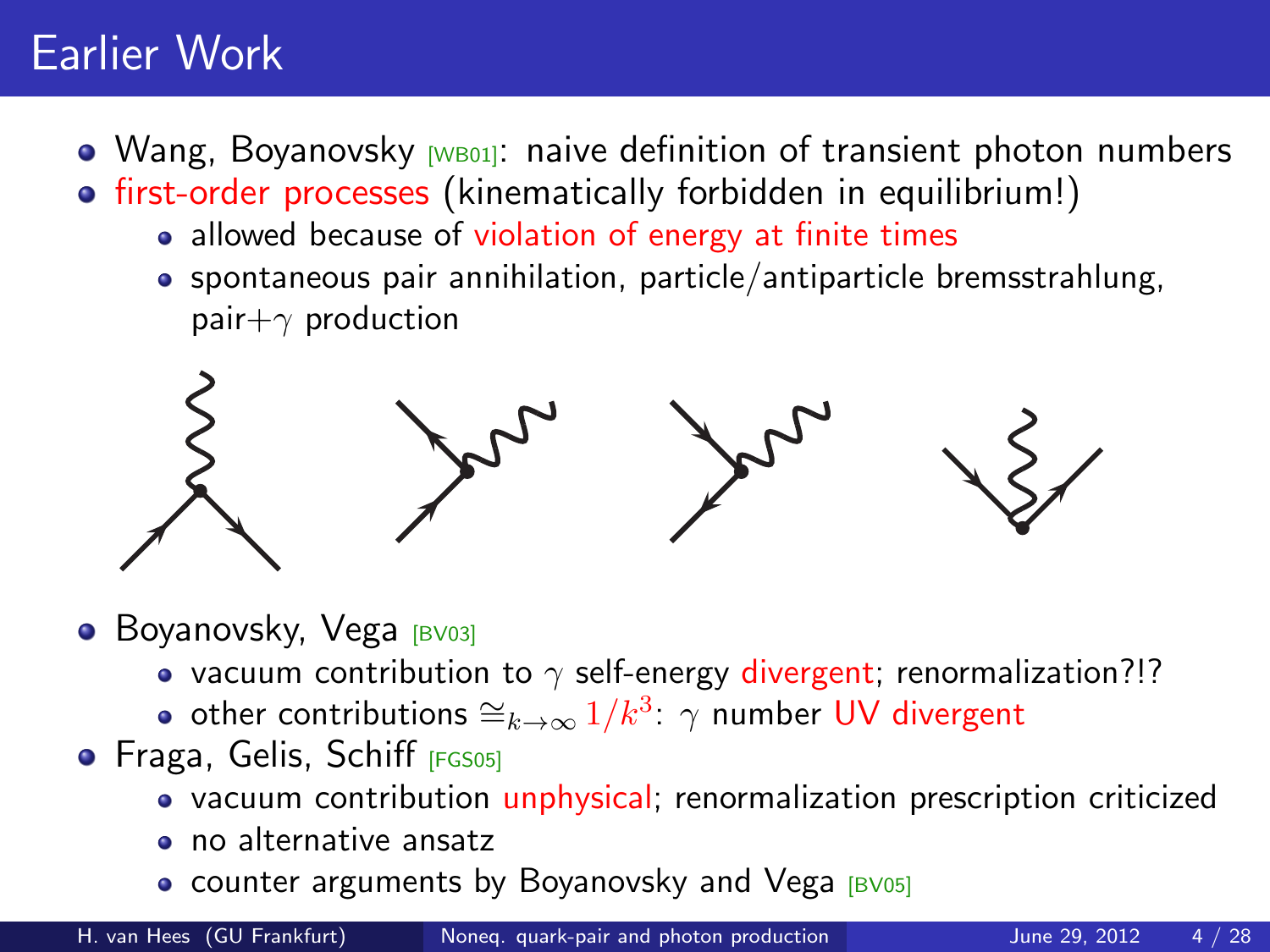#### Earlier Work

 $\bullet$  Wang, Boyanovsky [\[WB01\]](#page-27-1): comparison to LO equilibrium processes



- at large k non-equilibrium  $\gamma$ 's outshining thermal contributions
- spectra  $\cong_{k\to\infty} 1/k^3$  vs.  $\propto \exp(-k/T)$  for thermal contrib.
- but total photon number divergent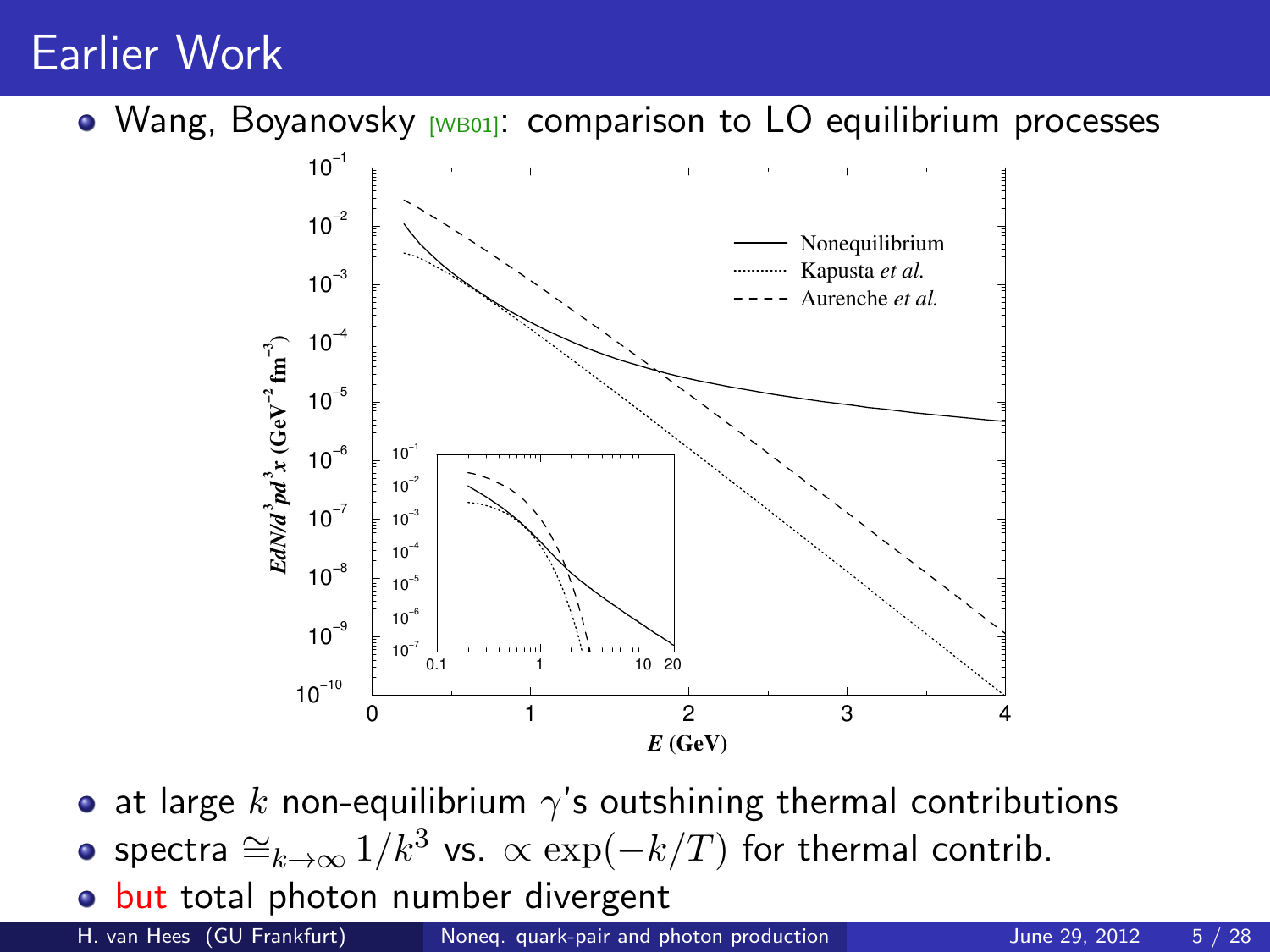### QED with external Yukawa field

- address toy model
	- start with Dirac (quark) field coupled to a Yukawa-background field
	- couple photon field minimally to quarks
	- keep basic principles: current conservation, em. gauge symmetry
- **o** "matter" Lagrangian

$$
\mathscr{L}^{(0)} = \overline{\psi}(\mathrm{i}\partial\!\!\!/- m - g\phi)\bm{\psi}
$$

• gauge phase symmetry  $\Leftrightarrow$   $U(1)_{em}$ 

- add minimal gauge coupling  $\partial_{\mu} \rightarrow \partial_{\mu} + i q A_{\mu}$
- kinetic term for photons  $\mathscr{L}^{(0)}_{\gamma_{0}} = \mathbf{F}_{\mu\nu} \mathbf{F}^{\mu\nu}/4$

<span id="page-5-0"></span>
$$
\mathscr{L} = \mathscr{L}^{(0)} + \mathscr{L}_{\gamma}^{(0)} \underbrace{-\overline{\psi} q \mathbf{A} \psi}_{\mathscr{L}_{\text{int}}}
$$

- make classical Yukawa field time dependent:  $\phi = \phi(t)$
- invariant under  $U(1)_{em}$  gauge symmetry

$$
\label{eq:psi} \begin{split} &\psi(x)\rightarrow \exp[\mathrm{i} q\chi(x)]\psi(x),\quad \overline{\psi}(x)\rightarrow \exp[-\mathrm{i} q\chi(x)]\overline{\psi}(x),\\ &\mathbf{A}_{\mu}(x)\rightarrow \mathbf{A}_{\mu}(x)-\partial_{\mu}\chi,\quad \phi(t)\rightarrow \phi(t) \end{split}
$$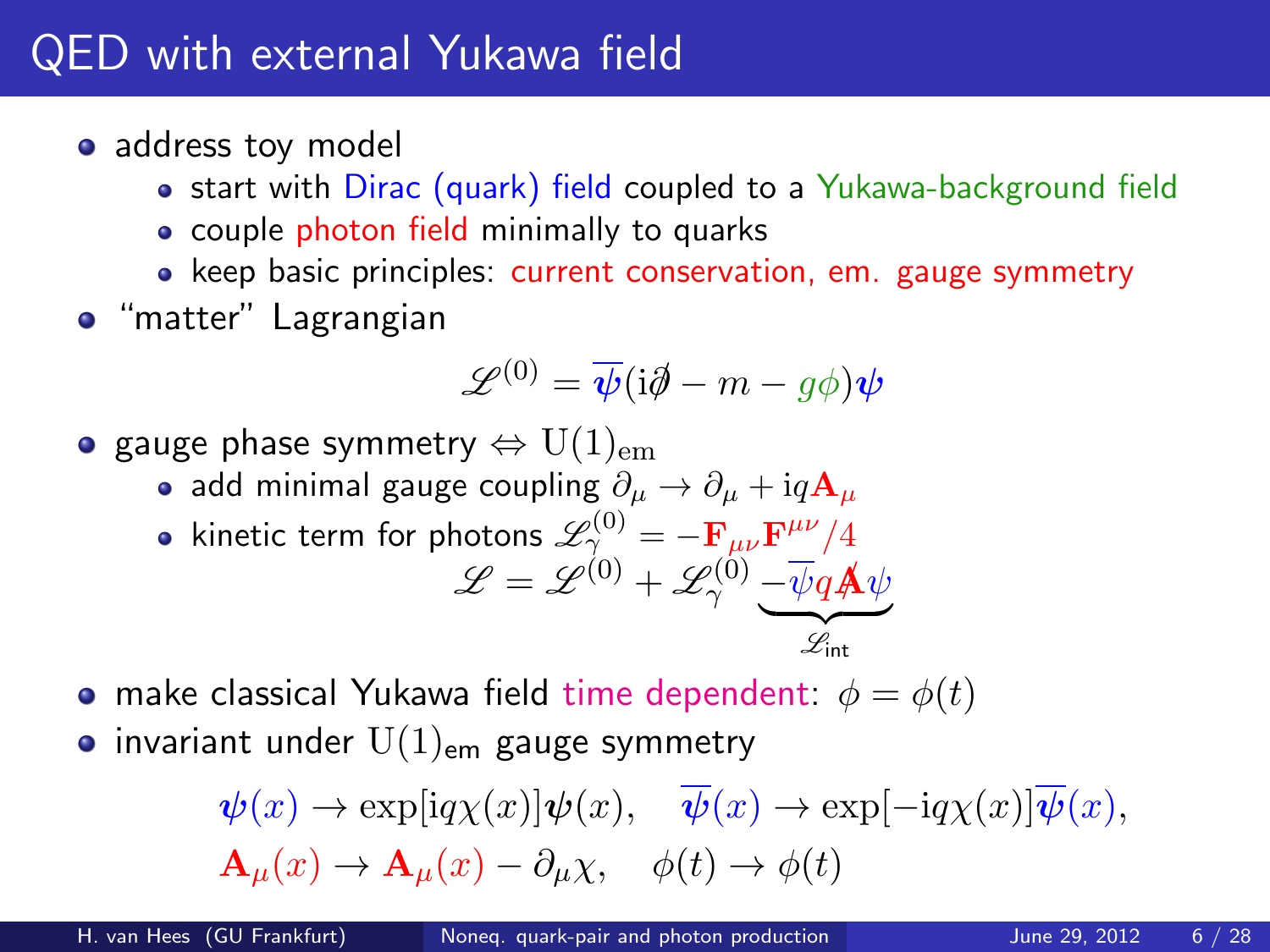#### Mode decomposition

**o** start with

$$
\mathcal{L}^{(0)} = \overline{\psi}(x)[i\partial \!\!\!/- m - g\phi(t)]\psi(x)
$$

 $\bullet$  equation of motion for field operators: free Dirac eq. with  $t$ -dep. mass

$$
[\mathrm{i}\partial\!\!\!/- M(t)]\psi(t)=0,\quad M(t)=m+g\phi(t)
$$

• spatial translation invariance  $\Rightarrow$  find momentum-eigenmodes:

$$
\psi(x) = \int \frac{\mathrm{d}^3 \vec{p}}{(2\pi)^{3/2}} \sum_{\sigma=\pm 1/2} \exp(i\vec{p}\cdot\vec{x}) [\mathbf{b}(\vec{p}, \sigma) u_{\vec{p}, \sigma}^{(+)}(t) + \mathbf{d}^{\dagger}(-\vec{p}, \sigma) u_{\vec{p}, \sigma}^{(-)}(t)]
$$

• mode functions

$$
u_{\vec{p},\sigma}^{(\lambda)}(t) = [i\gamma^0 \partial_t - \vec{\gamma} \cdot \vec{p} + M(t)] \chi_{\sigma}^{(\lambda)} \varphi_{\vec{p}}^{(\lambda)}(t),
$$
  

$$
\gamma^0 \chi_{\sigma}^{(\lambda)} = \lambda \chi_{\sigma}^{(\lambda)}, \quad \Sigma^3 \chi_{\sigma}^{(\lambda)} = \sigma \chi_{\sigma}^{(\lambda)}, \quad \Sigma^3 = \frac{i}{4} [\gamma^1, \gamma^2],
$$
  

$$
[-\partial_t^2 - \vec{p}^2 - M^2(t) + i\lambda \dot{M}(t)] \varphi_{\vec{p}}^{\lambda} = 0.
$$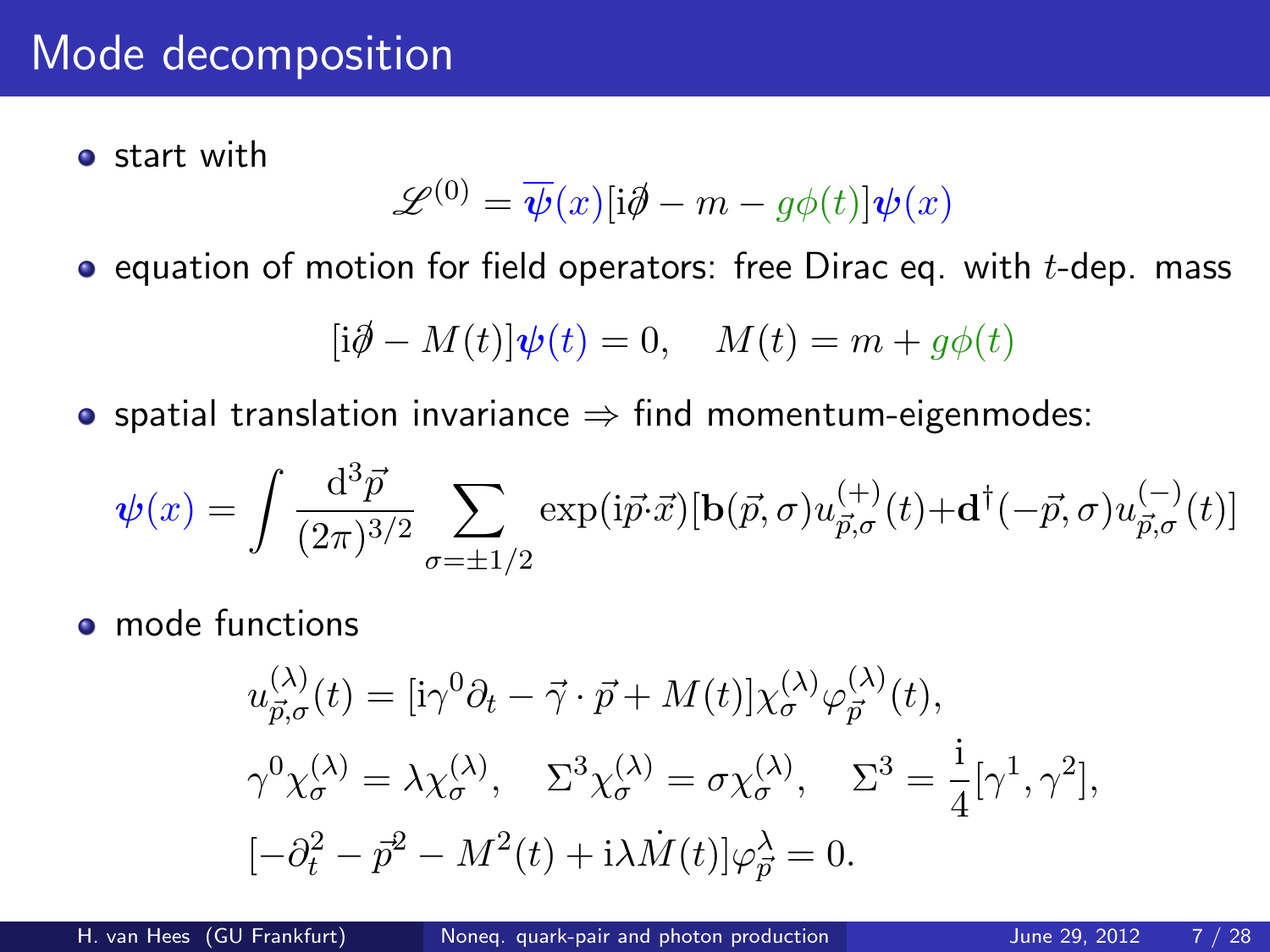#### Particle Interpretation?

**•** investigate time-dependences of mass with

$$
M(t) \underset{t \to \pm \infty}{\cong} M_{\pm} = \text{const}
$$

 $\bullet$  define modes such that they allow particle interpretation for  $t \to \pm \infty$ 

$$
\begin{split} \varphi_{\text{in},\vec{p}}^{(\lambda=1)}(t) & \underset{t\rightarrow -\infty}{\cong} N_{\text{in},\vec{p}} \exp[-\mathrm{i}\omega_{-}(\vec{p})t], \quad \omega_{-}(\vec{p}) = +\sqrt{M_{-}^{2}+\vec{p}^{2}} \\ \varphi_{\text{out},\vec{p}}^{(\lambda=1)}(t) & \underset{t\rightarrow +\infty}{\cong} N_{\text{out},\vec{p}} \exp[-\mathrm{i}\omega_{+}(\vec{p})t], \quad \omega_{+}(\vec{p}) = +\sqrt{M_{+}^{2}+\vec{p}^{2}} \\ \varphi_{\text{in}/\text{out}}^{(\lambda=-1)}(t) & := \varphi_{\text{in}/\text{out},\vec{p}}^{(\lambda=+1)*}(t), \quad |\Omega_{\text{in}}\rangle \neq |\Omega_{\text{out}}\rangle! \end{split}
$$

normalization of mode functions from equal-time anticommutators

- for  $M(t)\neq {\sf const} \Rightarrow \varphi_{\sf in,\vec{p}}^{(\lambda)}\neq \varphi_{\sf out,\vec{p}}^{(\lambda)}\Rightarrow |{\sf vac}_{\sf in}\rangle \neq |{\sf vac}_{\sf in}\rangle$
- particle interpretation uniquely defined only for asymptotic states!
- in the following:  $\mathbf{b}(\vec{p}, \sigma) = \mathbf{b}_{in}(\vec{p}, \sigma)$ ,  $\mathbf{d}(\vec{p}, \sigma) = \mathbf{d}_{in}(\vec{p}, \sigma)$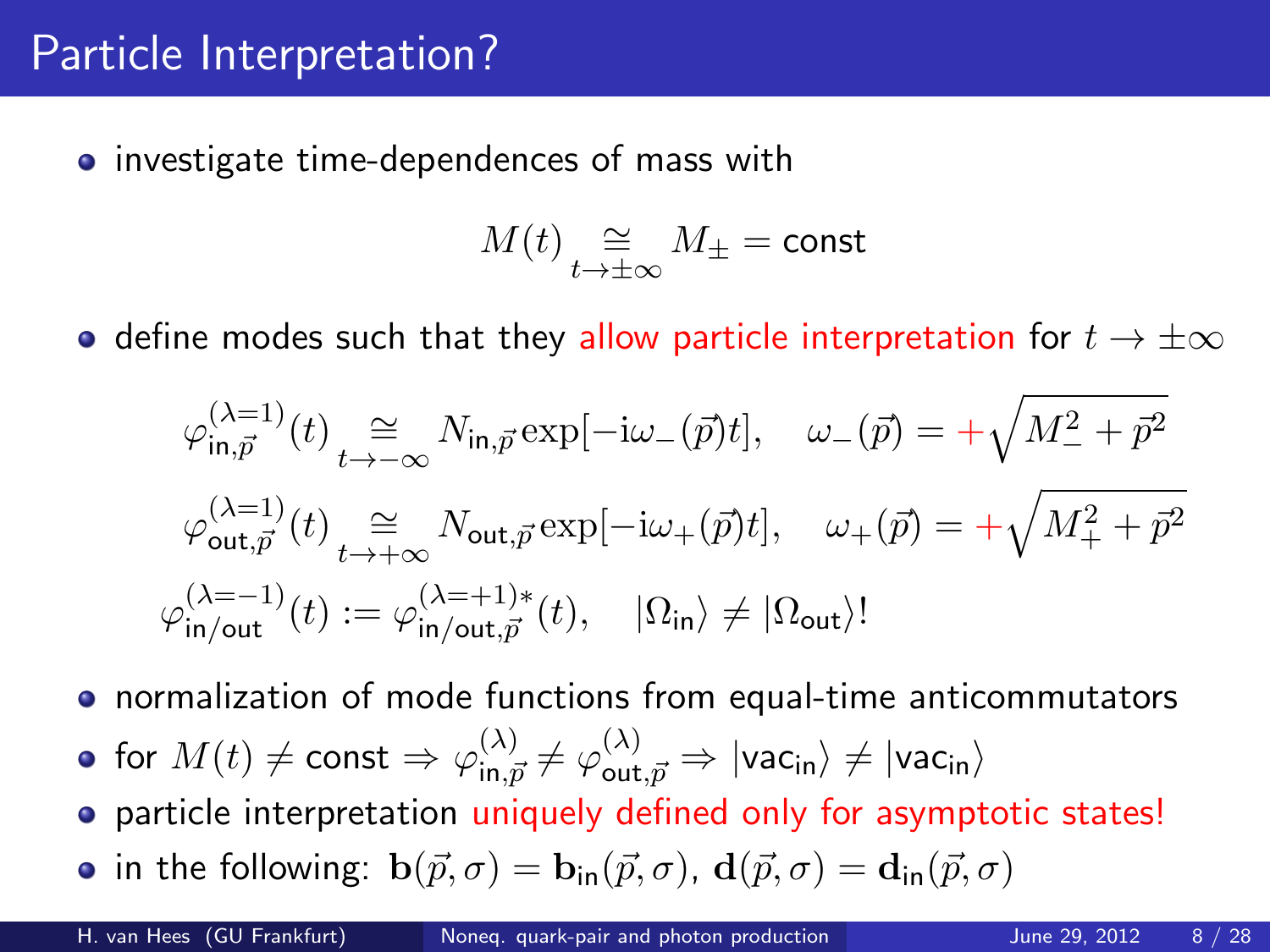#### Particle Interpretation at finite times?

- **•** diagonalize time-dependent Hamiltonian
- Bogoliubov transformation to new creation and annihilation operators

$$
\begin{pmatrix}\n\tilde{\mathbf{b}}(t,\vec{p},\sigma) \\
\tilde{\mathbf{d}}^{\dagger}(t,\vec{p},\sigma)\n\end{pmatrix} = \begin{pmatrix}\n\xi_{\vec{p},\sigma}(t) & \eta_{\vec{p},\sigma}(t) \\
-\eta_{\vec{p},\sigma}^*(t) & \xi_{\vec{p},\sigma}^*(t)\n\end{pmatrix} \begin{pmatrix}\n\mathbf{b}(\vec{p},\sigma) \\
\mathbf{d}^{\dagger}(\vec{p},\sigma)\n\end{pmatrix},
$$
\n
$$
|\xi_{\vec{p},\sigma}(t)|^2 + |\eta_{\vec{p},\sigma}(t)|^2 = 1
$$

• after normal ordering wrt. instantaneous vacuum

$$
\mathbf{H}(t) = \sum_{\sigma} \int \frac{\mathrm{d}^3 \vec{p}}{(2\pi)^3} \omega_{\vec{p}}(t) \left[ \tilde{\mathbf{b}}^\dagger(t, \vec{p}, s) \tilde{\mathbf{b}}(t, \vec{p}, s) + \tilde{\mathbf{d}}^\dagger(t, \vec{p}, s) \tilde{\mathbf{d}}(t, \vec{p}, s) \right],
$$
  

$$
\omega_{\vec{p}}(t) = \sqrt{M^2(t) + \vec{p}^2}
$$

• instantaneous particle/antiparticle number operators

$$
\mathbf{N}_{\vec{p},\sigma}(t) = \tilde{\mathbf{b}}(t,\vec{p},\sigma)\tilde{\mathbf{b}}^{\dagger}(t,\vec{p},\sigma), \quad \overline{\mathbf{N}}_{\vec{p},\sigma}(t) = \tilde{\mathbf{d}}^{\dagger}(t,\vec{p},\sigma)\tilde{\mathbf{d}}(t,\vec{p},\sigma)
$$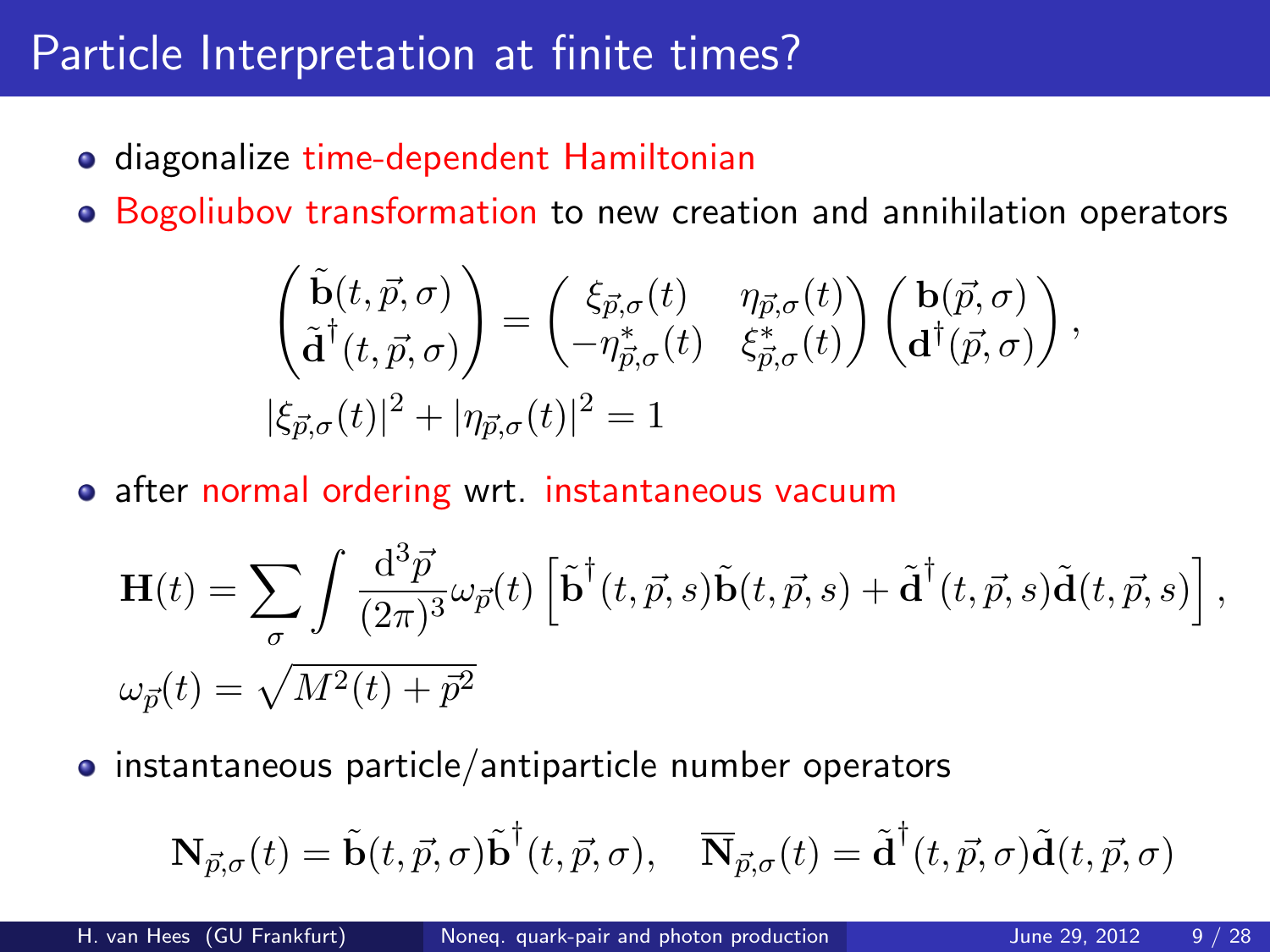#### Well-defined initial-value problem!

- give initial state R<sub>0</sub> at  $t \to -\infty$ ; here vacuum: R<sub>0</sub> =  $|\Omega_{\text{in}}\rangle$   $\langle\Omega_{\text{in}}|$
- calculate spectra for particles as

$$
\frac{\mathrm{d}N_{\vec{p}}}{\mathrm{d}^3 \vec{x} \mathrm{d}^3 \vec{p}} = \sum_{\sigma} \left\langle \Omega_{\text{in}} \left| \mathbf{N}_{\vec{p},\sigma}(t) \right| \Omega_{\text{in}} \right\rangle = \frac{\mathrm{d}N_{\vec{p}}}{\mathrm{d}^3 \vec{x} \mathrm{d}^3 \vec{p}} = \sum_{\sigma} \left| \eta_{\vec{p},\sigma}(t) \right|^2
$$

• Mass-switching functions

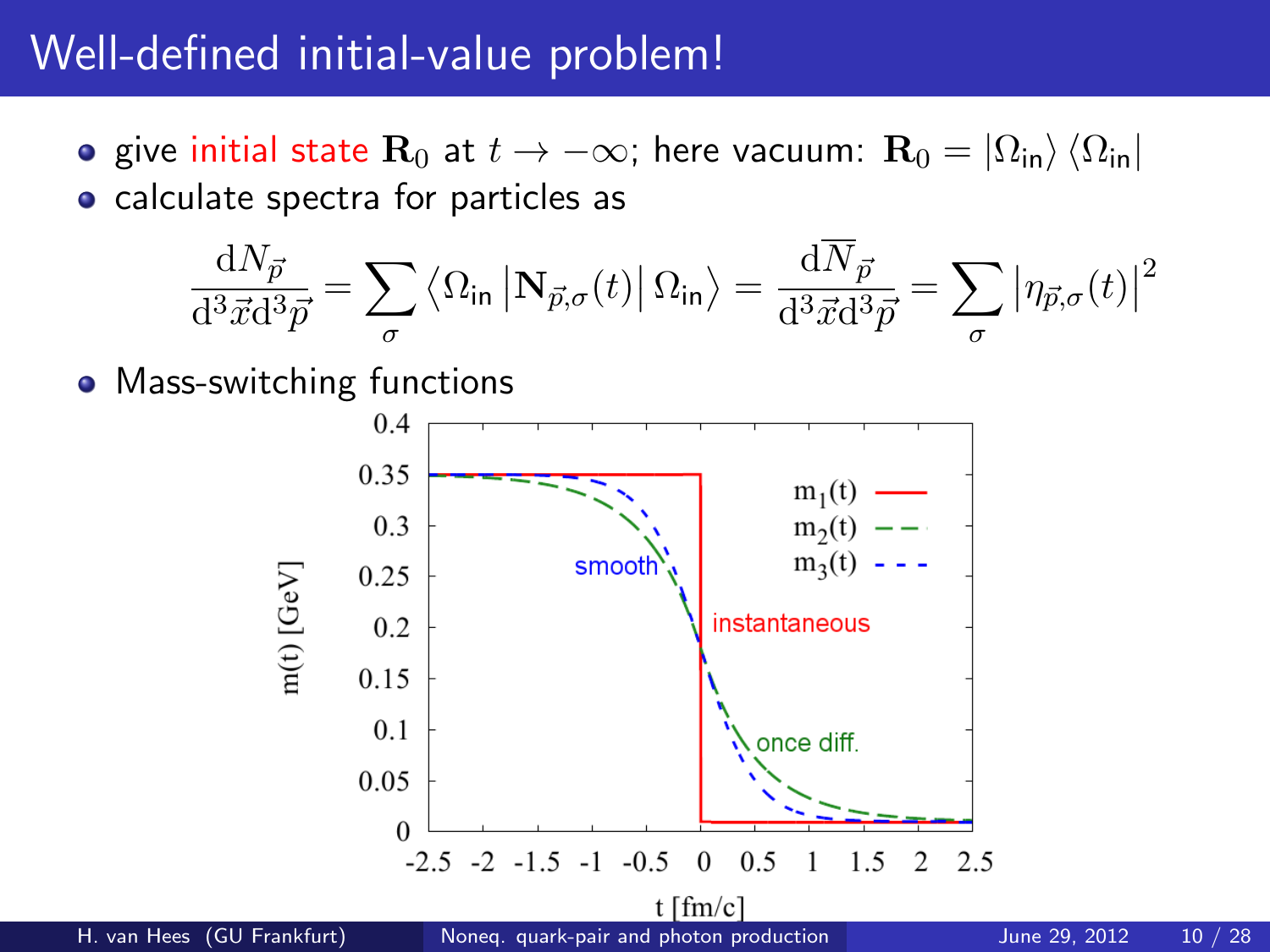#### Asymptotic pair spectra

• asymptotic spectra  $(t \to \infty)$ 



• behavior for  $p \to \infty$ :

 $\propto (m_c-m_b)^2/|\vec{p}|^2$ ,  $\propto 1/|\vec{p}|^6$ ,  $\propto \exp(-p/T_{\sf eff})$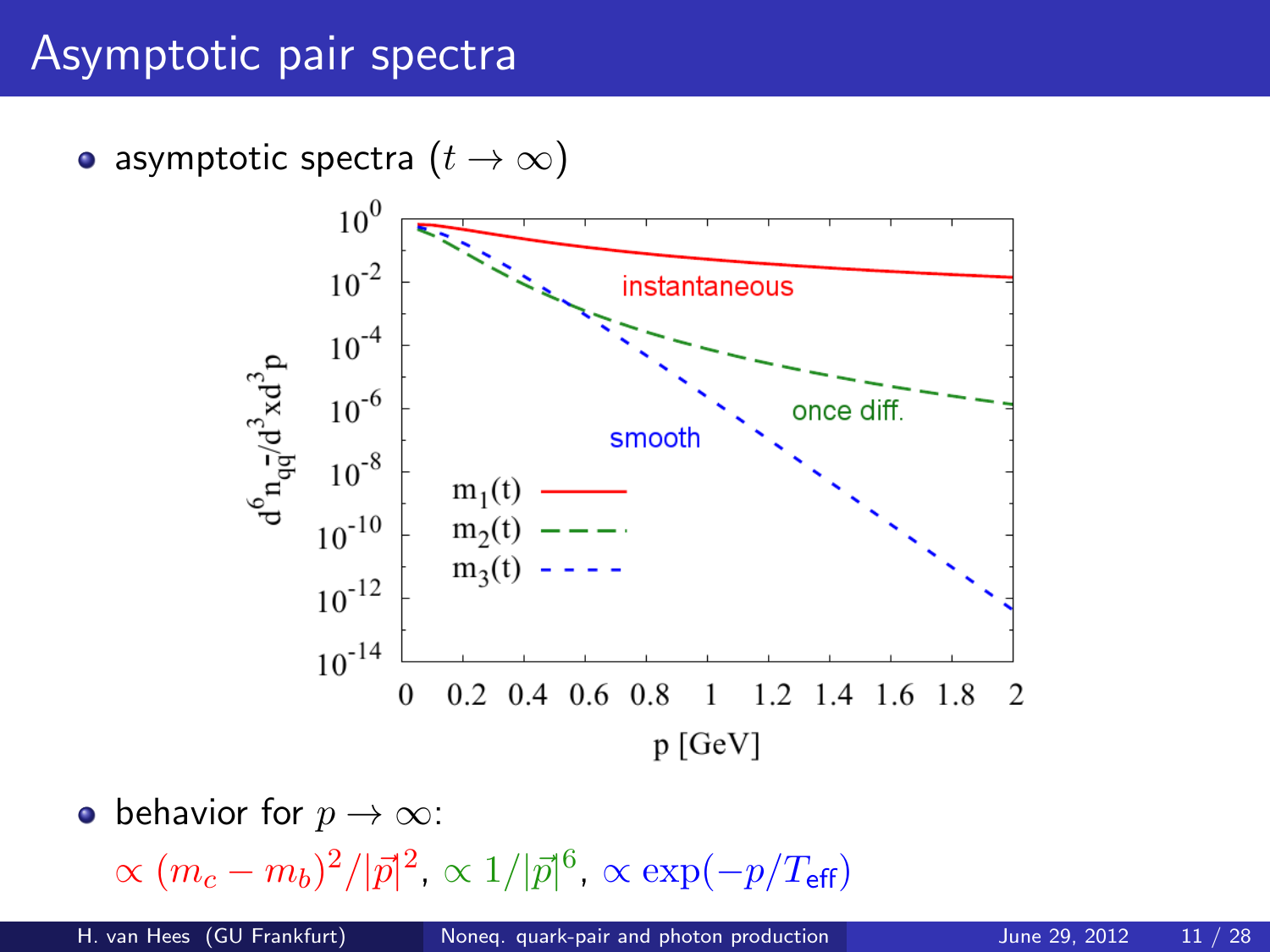#### Time dependence of spectra



• large overshoot at times with large variations in  $M(t)$ o reason:

$$
\eta_{\vec{p},\sigma}(t) \underset{|\vec{p}| \gg m(t)}{\cong} \frac{\exp(-i|\vec{p}|t)}{2|\vec{p}|^2} \int_{-\infty}^t \mathrm{d}t' \dot{M}(t') \exp(2i|\vec{p}|t')
$$

well-behaved UV limit only for asymptotic spectra

H. van Hees (GU Frankfurt) Noneg. quark-pair and photon production June 29, 2012 12 / 28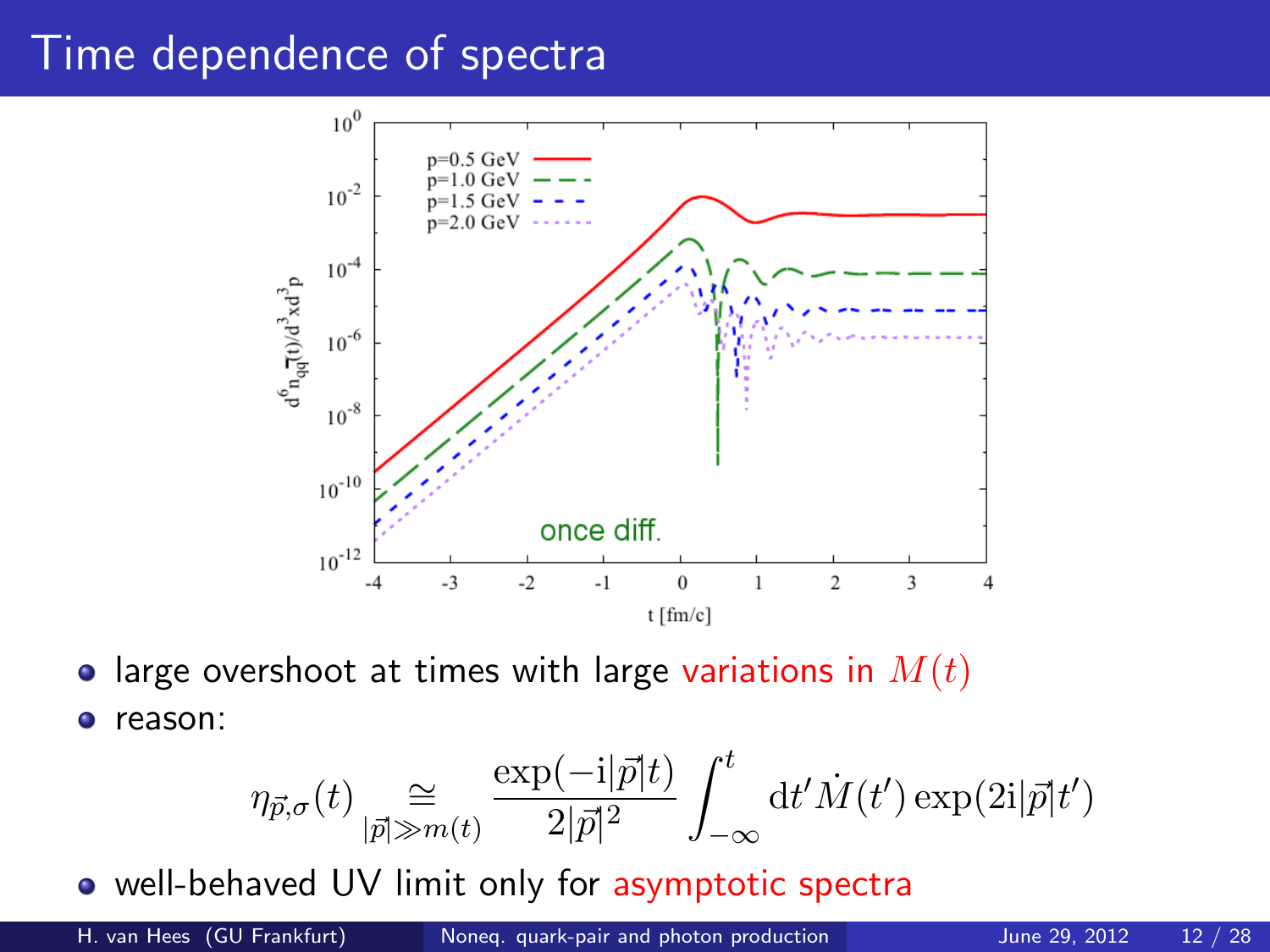#### Time dependence of spectra



- for finite t: spectra  $\cong_{|\vec{p}|\to\infty}1/|\vec{p}|^4$
- asymptotic spectrum exponential for large  $|\vec{p}|$
- $\bullet$  total energy density divergent for finite  $t!$
- artifact of Yukawa background field independent of  $\vec{x}$ ?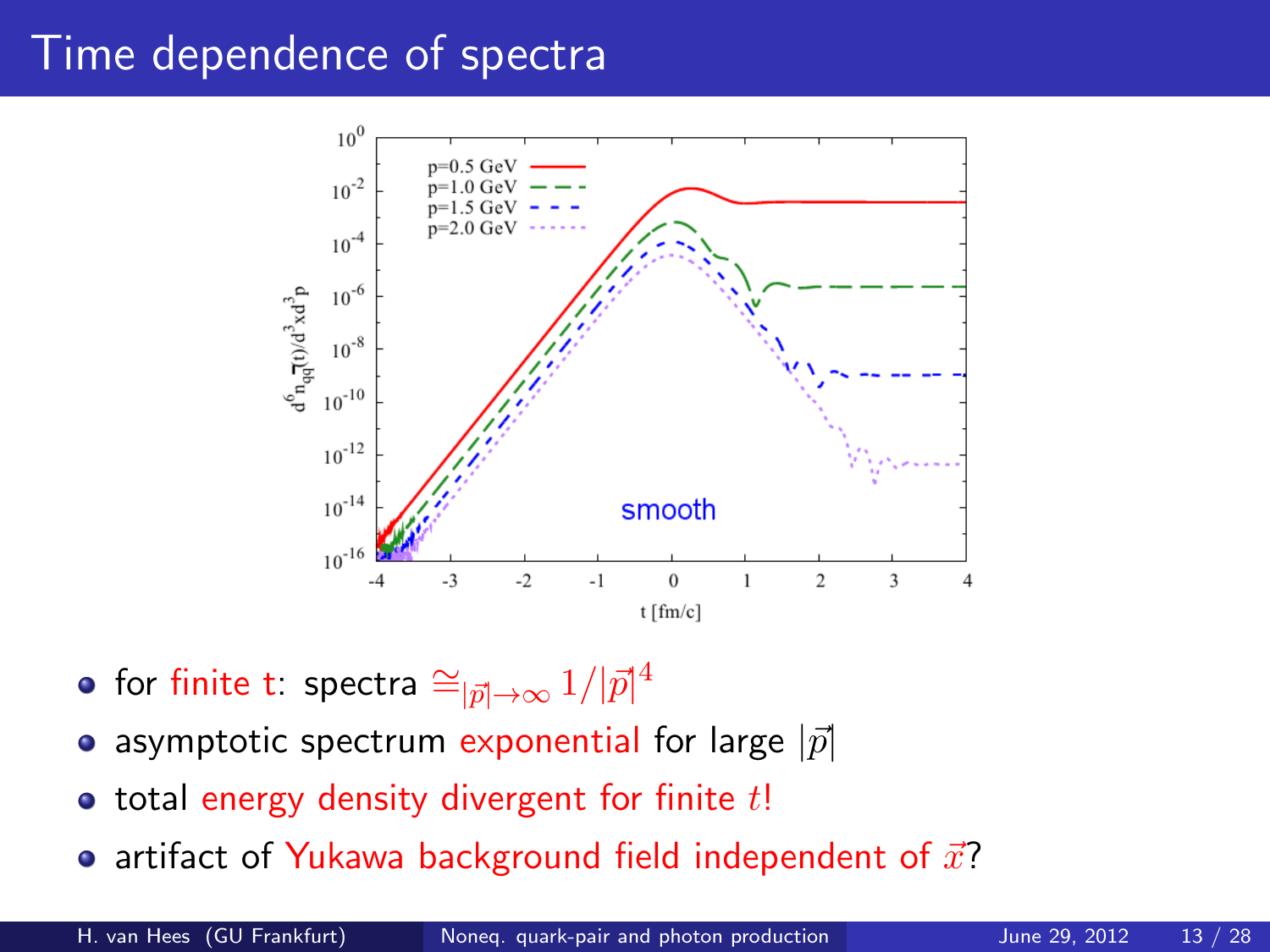## Probable way out?

- **•** problems with definition of transient particle numbers
	- instantaneous single-particle energy-eigenmodes: no clear definition of "positive frequency solutions"
	- particle interpretation of those modes ambiguous
- **•** possible well-defined "particle models"  $\&mathbf{0}$   $t \neq \pm \infty$ :
	- adiabatic solutions to the mode function

$$
\varphi^+_{\vec{p}}(t) = \frac{1}{\sqrt{2w(t)}} \exp\left[-\mathrm{i} \int_{t_0}^t \mathrm{d} t' w(t')\right]
$$

- $\bullet$   $w(t)$  given in WKB approximations of mode equation
- positive definite  $w(t) \Rightarrow \varphi_{\vec{p}}^{(+)} =$  "positive frequency solutions"
- **usually well behaved finite particle densities** [\[Ful79,](#page-26-4) [Ful89\]](#page-27-2)
- admit proper particle definition (but not unique!)
- asymptotic particle interpretation unique!
- WKB semiclassical approximations
- **•** "transient" particle interpretations approximately equivalent
- transient particle spectra/yields good under "transport conditions"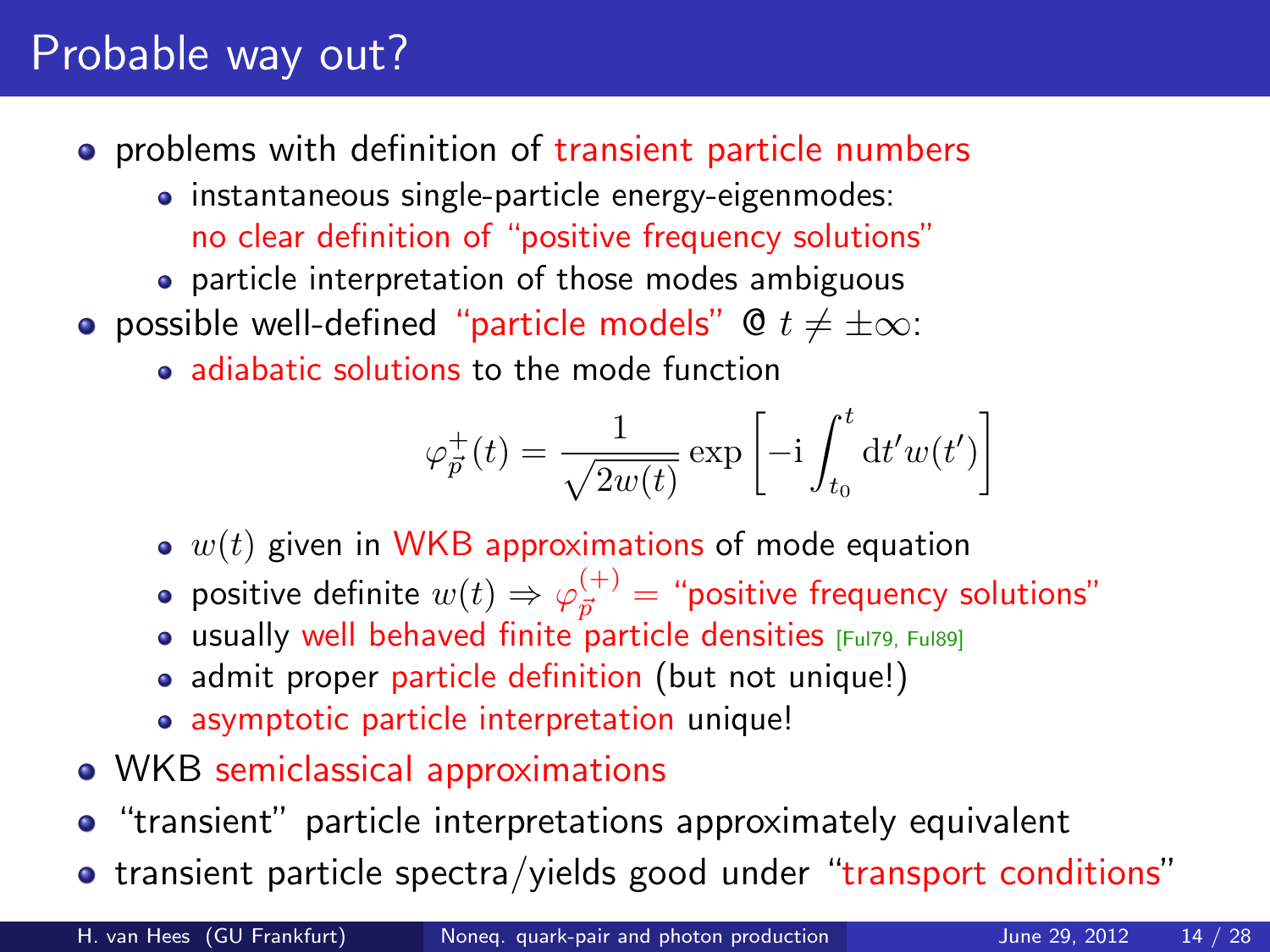#### Perturbation theory for em. interaction

- treat photon production perturbatively
	- use quark fields from  $\mathscr{L}^{(0)}$
	- J-interaction picture includes exact dynamics from  $\phi(t)$  (all orders in g)
	- photon field operators: free-field evolution in J-interaction picture
- to get correct asymptotic limit
	- adiabatic switching a la Gell-Mann-Low theorem crucial
	- $\mathbf{H}_{\text{int}} \to \exp(-\epsilon|t|) \mathbf{H}_{\text{int}} \, [\mathbf{H}_{\text{int}} = q \int \mathrm{d}^3 \vec{x} \overline{\boldsymbol{\psi}}(x) \mathbf{A}(x) \boldsymbol{\psi}(x)]$
	- $\bullet$   $\mathbf{U}_{\epsilon}(t_1, t_2)$ : interaction-picture time evolution for states

<span id="page-14-0"></span>
$$
\left|\Omega_{\rm out}\right\rangle=\lim_{\epsilon\rightarrow0}\lim_{t\rightarrow\infty}\frac{\mathbf{U}_{\epsilon}(-\infty,t)\left|\Omega_{\rm in}\right\rangle}{\left\langle \Omega_{\rm in}\left|\mathbf{U}_{\epsilon}(-\infty,t)\right|\Omega_{\rm in}\right\rangle}
$$

- order of limits crucial: first  $t \to \infty$  and then  $\epsilon \to 0$
- projects to vacuum state
- damping out transient contributions from higher states
- o only applicable for asymptotic observables (S-matrix prescription)
	- advantage: perturbation theory applicable in NEqQFT
	- disadvantage: no transient photon numbers but only asymptotic!
	- definition for  $\gamma$  numbers for interacting  $\gamma$  fields???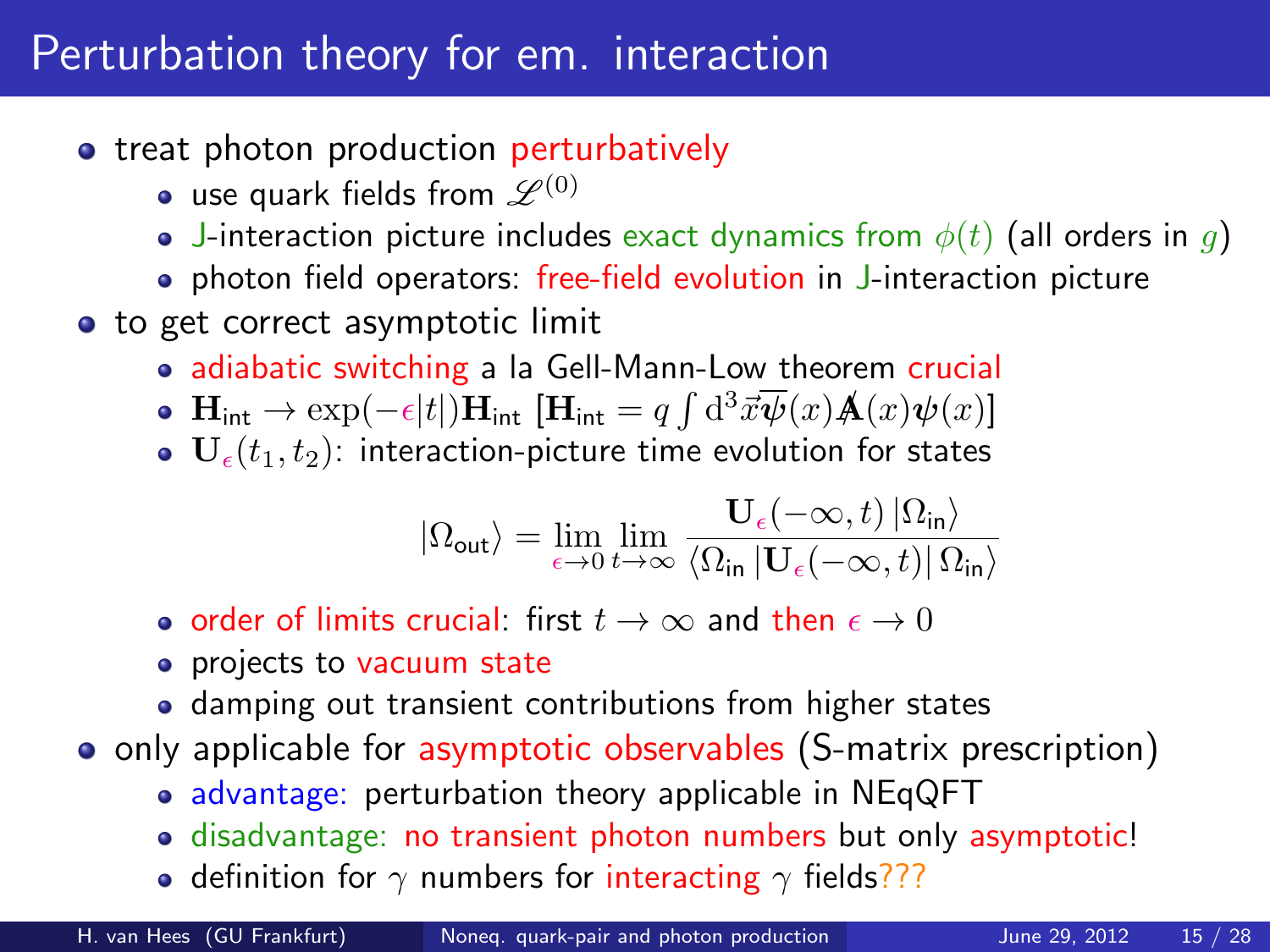#### Photon production in leading order in  $\alpha_e$

- asymptotic photon-production yield
- **photon polarization in terms of Schwinger-Keldysh real-time diagrams**
- turns out to be absolute square

$$
(2\pi)^3 |\vec{k}| \frac{dn_\gamma}{d^3 \vec{x} d^3 \vec{k}} = -\operatorname{Im} \left\{ \int_{-\infty}^{\infty} \overline{dt_1} \int_{-\infty}^{\infty} \overline{dt_2} \, \Pi_\perp^<(\vec{k}, t_1, t_2) \right. \times \exp \left[ i |\vec{k}| (t_1 - t_2) \right] \bigg\},
$$

- $\overline{\mathrm{d}t} := \mathrm{d}t \exp(-\epsilon|t|)$  with limit  $\epsilon \to 0^+$  after all time integrations!
- **•** photon-polarization tensor

$$
\mathrm{i} \Pi^<_{\mu\nu}(\vec k,t_1,t_2) = \underbrace{\begin{pmatrix} 1 \\ 0 \\ 0 \\ 0 \end{pmatrix}}
$$

 $\overline{ }$ 

**• quark propagators:** full time evolution from external Yukawa field!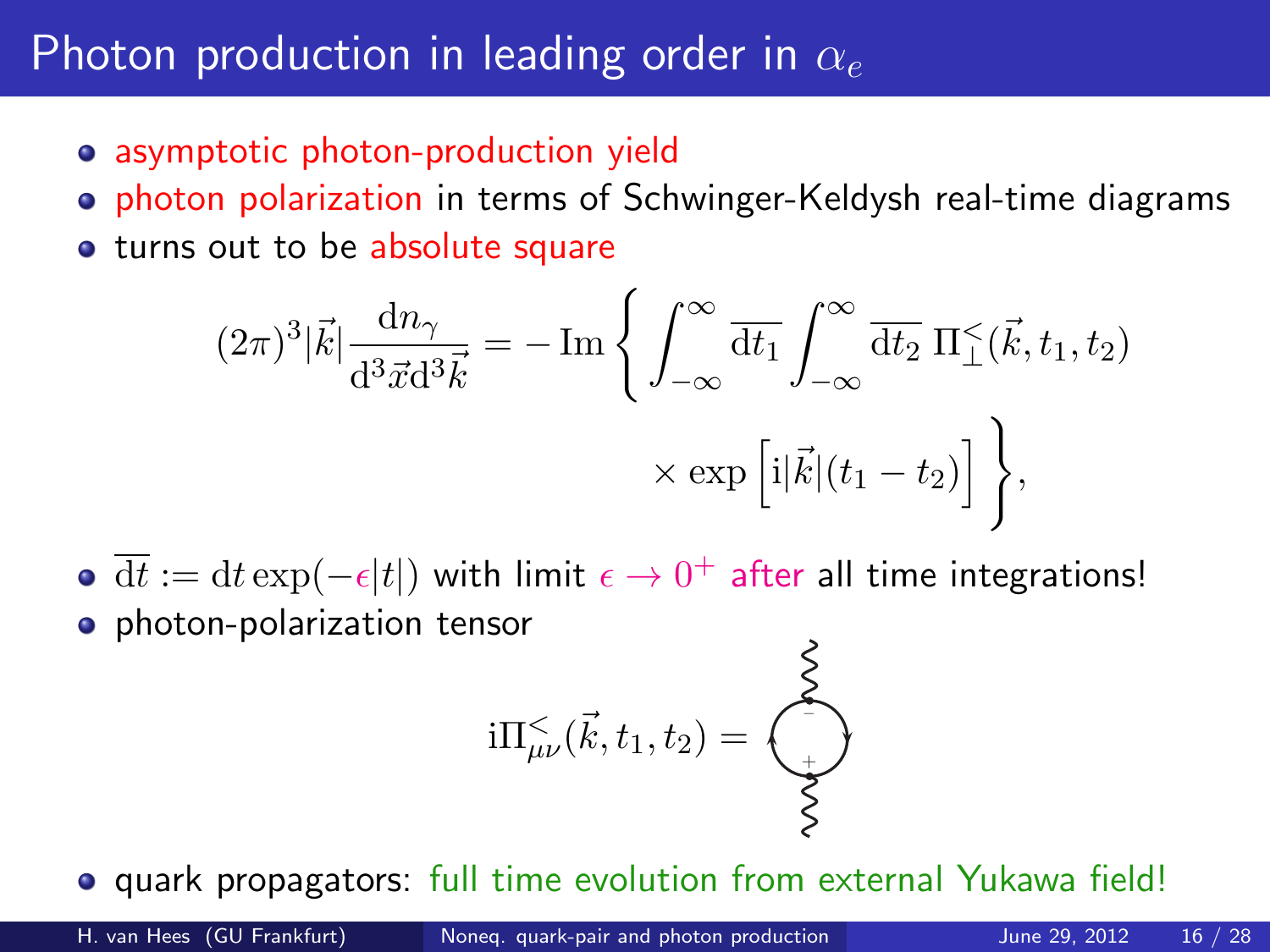### Asymptotic photon spectra

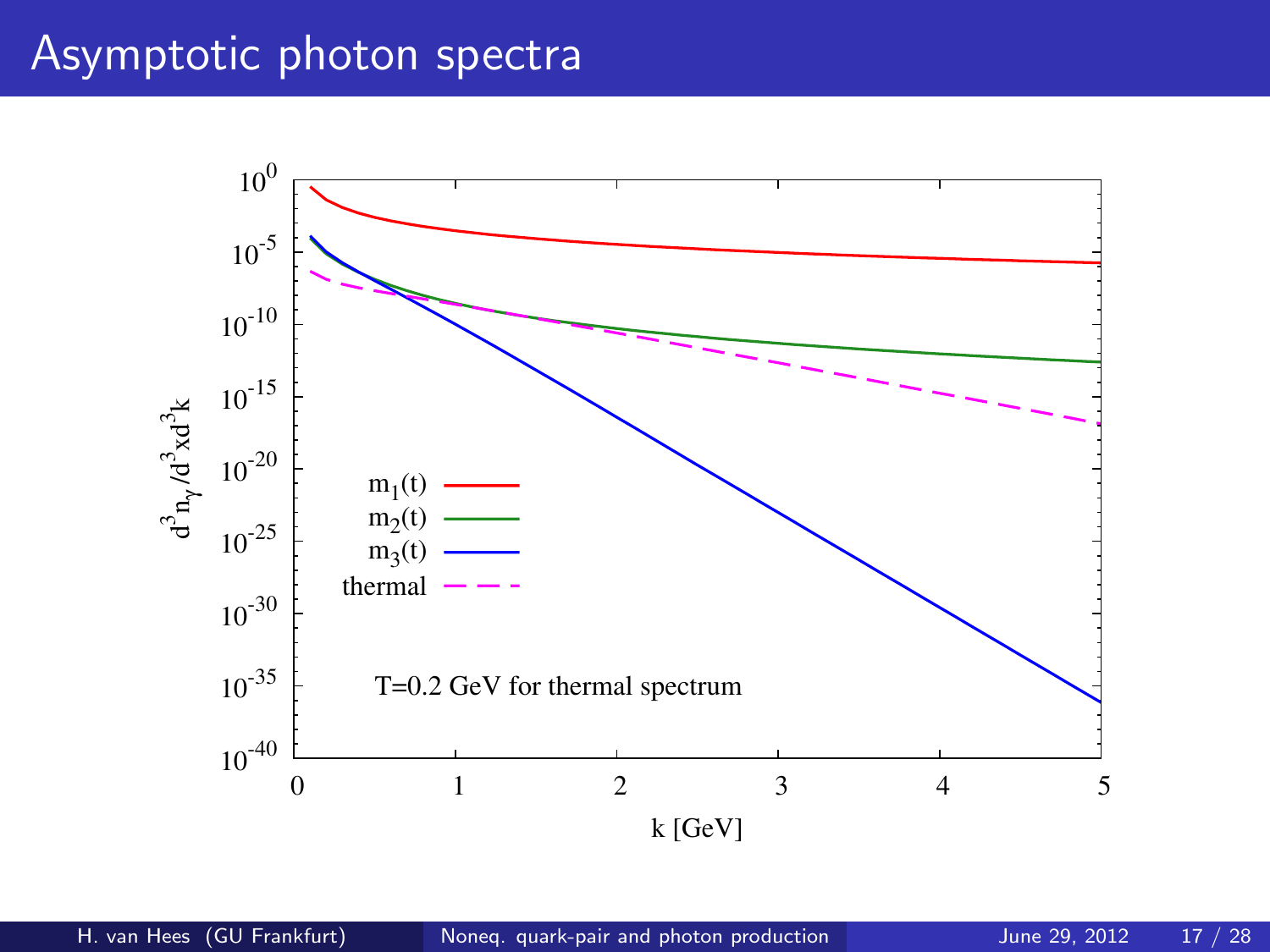- spectra=modulus squared  $\Rightarrow$  positive photon number
- all pure vacuum contributions vanish for asymptotic spectra
- one-loop  $\Pi^{\leq}$  convergent (except for instantaneous switching!)
- instantaneous switching
	- loop integral divergent (here cut-off regulated with  $\Lambda = 100 \text{ GeV}$ )
	- asymptotic photon spectrum  $\cong_{|\vec{k}|\to\infty} 1/|\vec{k}|^3$
	- total photon number and energy UV divergent
- **•** once-differentiable switching function
	- loop integral convergent (here: extrapolated spectrum for  $\Lambda \to \infty$ )
	- asymptotic photon spectrum  $\cong_{|\vec{k}|\to\infty} 1/|\vec{k}|^6$
	- total photon number and energy UV convergent
- Smooth switching function
	- loop integral convergent (here: extrapolated spectrum for  $\Lambda \rightarrow \infty$ )
	- asymptotic photon spectrum  $\cong_{|\vec{k}| \to \infty} \exp(-|\vec{k}|/T_{\text{eff}})$
	- total photon number and energy UV convergent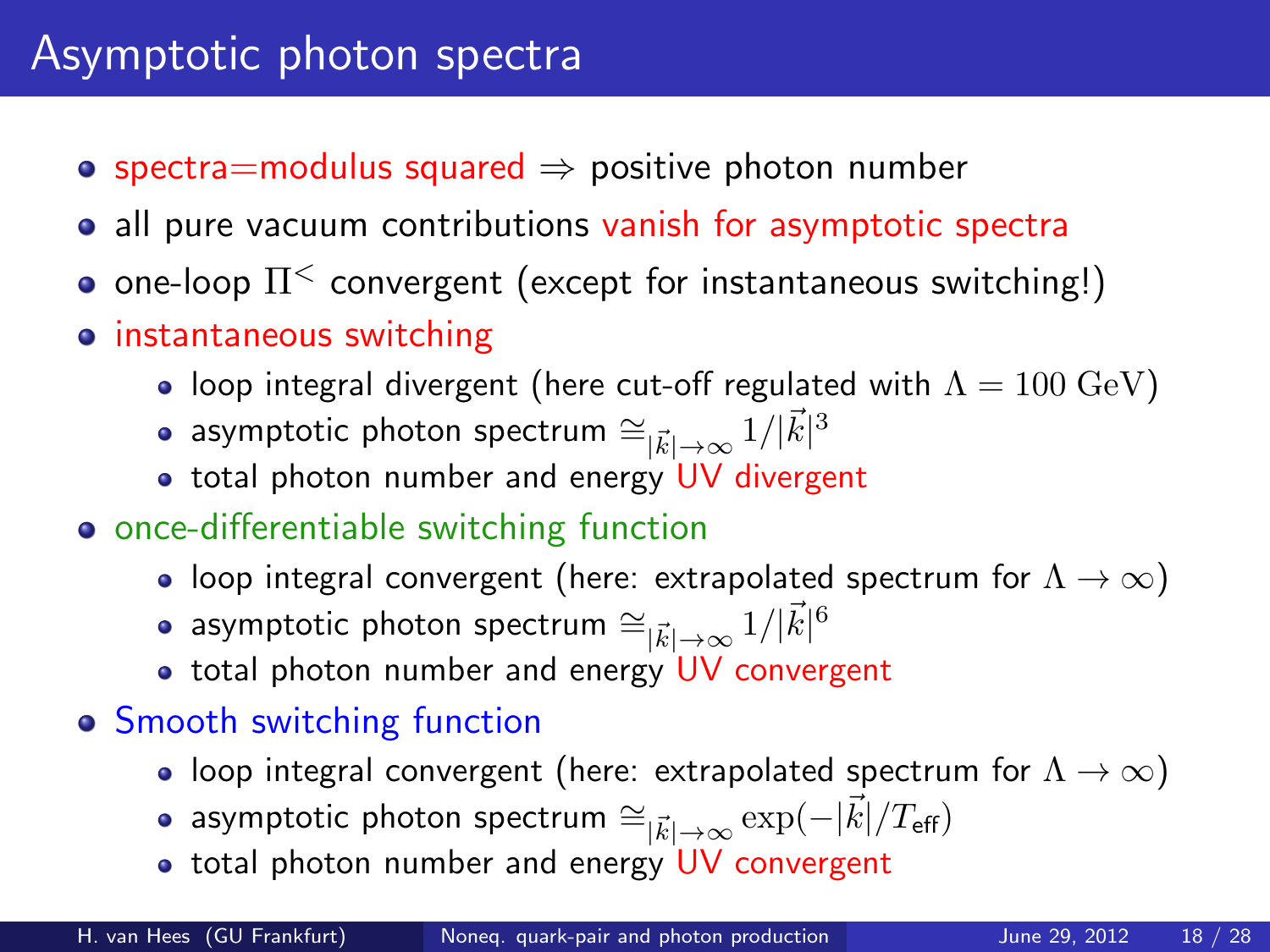#### Asymptotic photon spectra

• dependence on switching duration

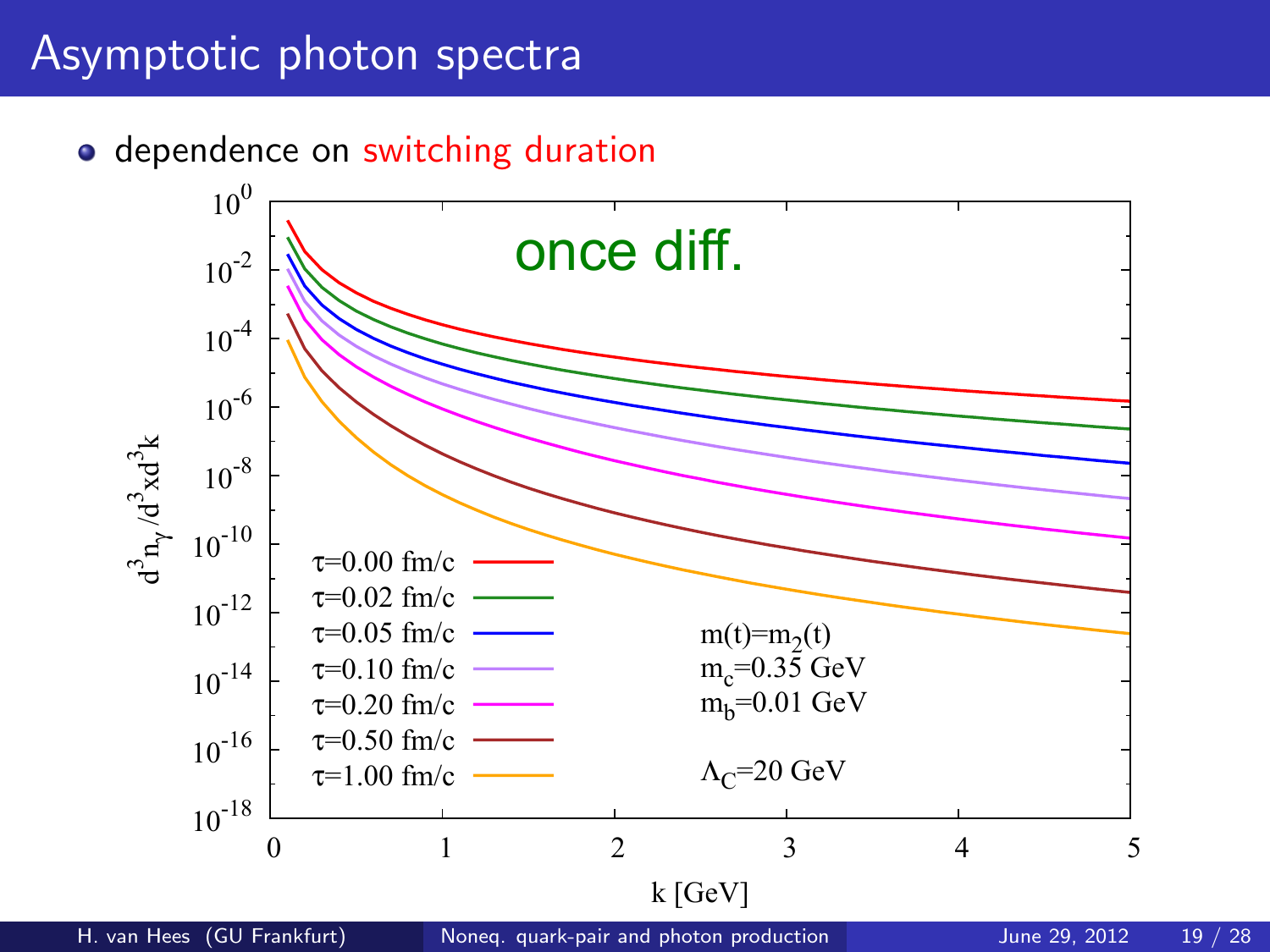#### Asymptotic photon spectra

• dependence on switching duration

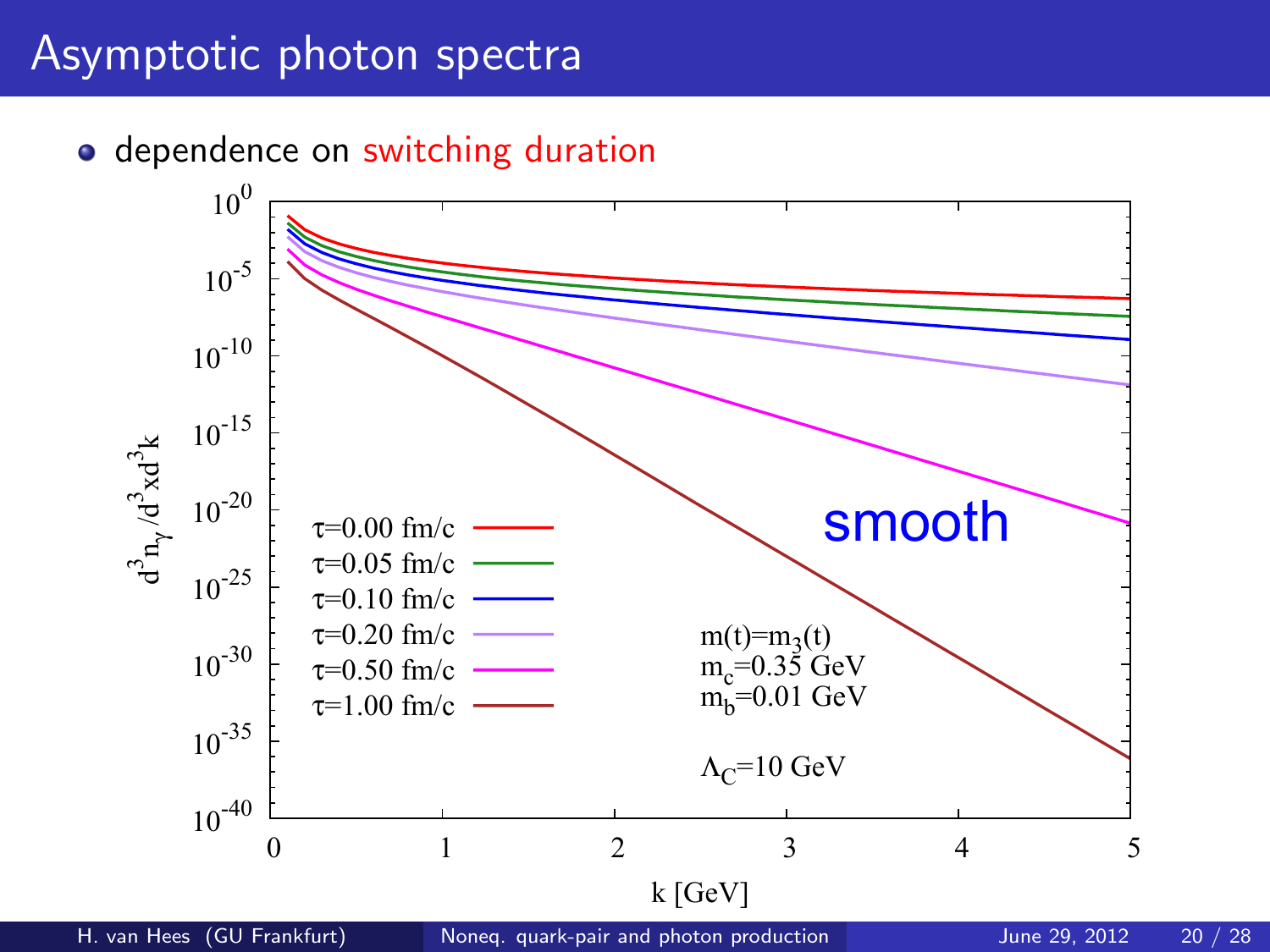#### Transient photon spectra?

- **•** naive attempt: keep time-integration limit finite
- keep only non-vacuum contributions (ad-hoc renormalization)



- spectra at finite t many orders of magnitude above asymptotic limit
- ill-defined transient photon numbers
- no sensible physical interpretation! of naive rates
- interchanging orders of limits  $t \to \infty$  and  $\epsilon \to 0 \Rightarrow$  forbidden!

H. van Hees (GU Frankfurt) [Noneq. quark-pair and photon production](#page-0-0) June 29, 2012 21 / 28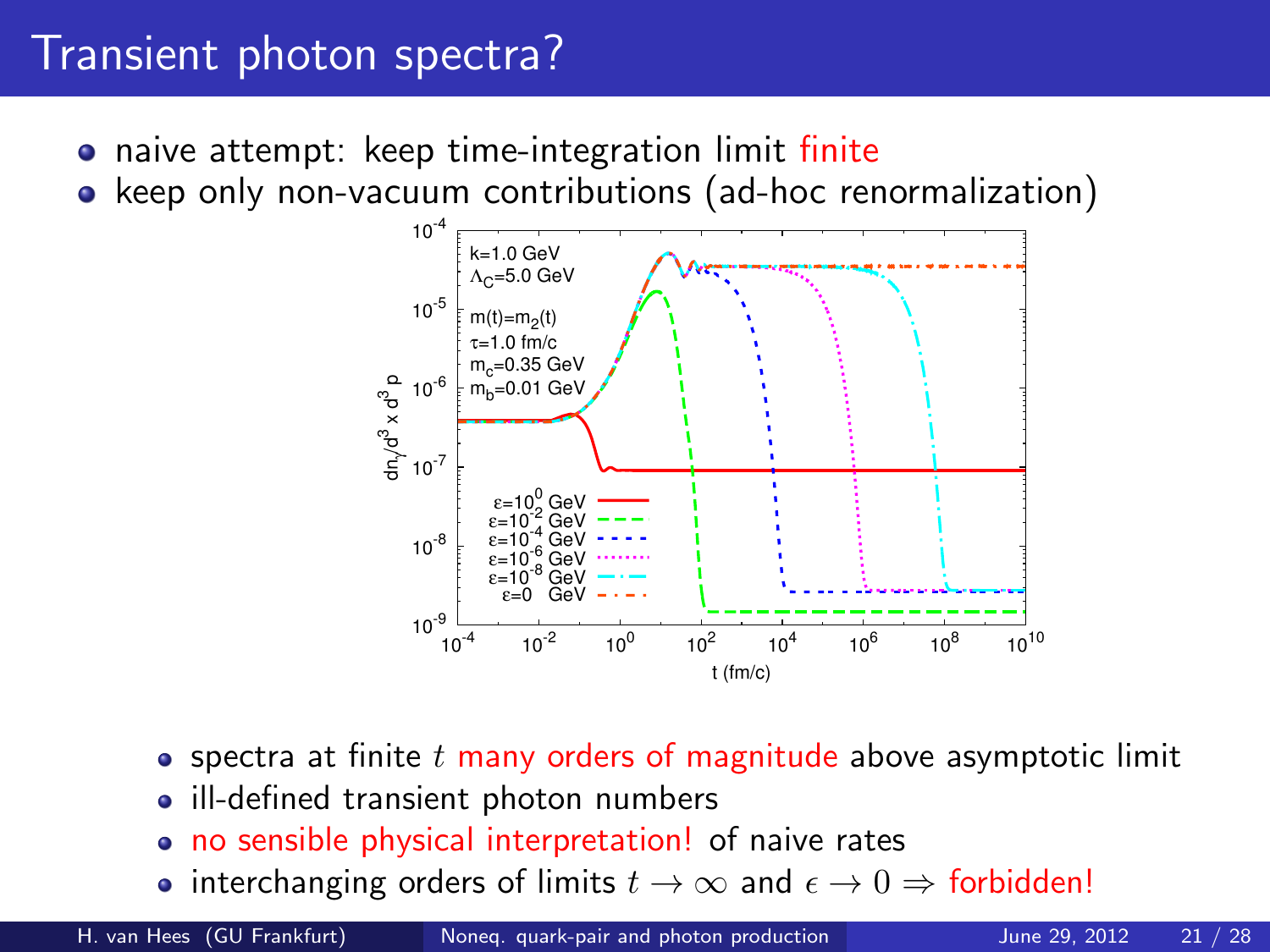#### Transient photon spectra?

- **•** naive attempt: keep time-integration limit finite
- keep only non-vacuum contributions (ad-hoc renormalization)



- spectra at finite t many orders of magnitude above asymptotic limit
- ill-defined transient photon numbers
- no sensible physical interpretation! of naive rates
- interchanging orders of limits  $t \to \infty$  and  $\epsilon \to 0 \Rightarrow$  forbidden!

H. van Hees (GU Frankfurt) [Noneq. quark-pair and photon production](#page-0-0) June 29, 2012 22 / 28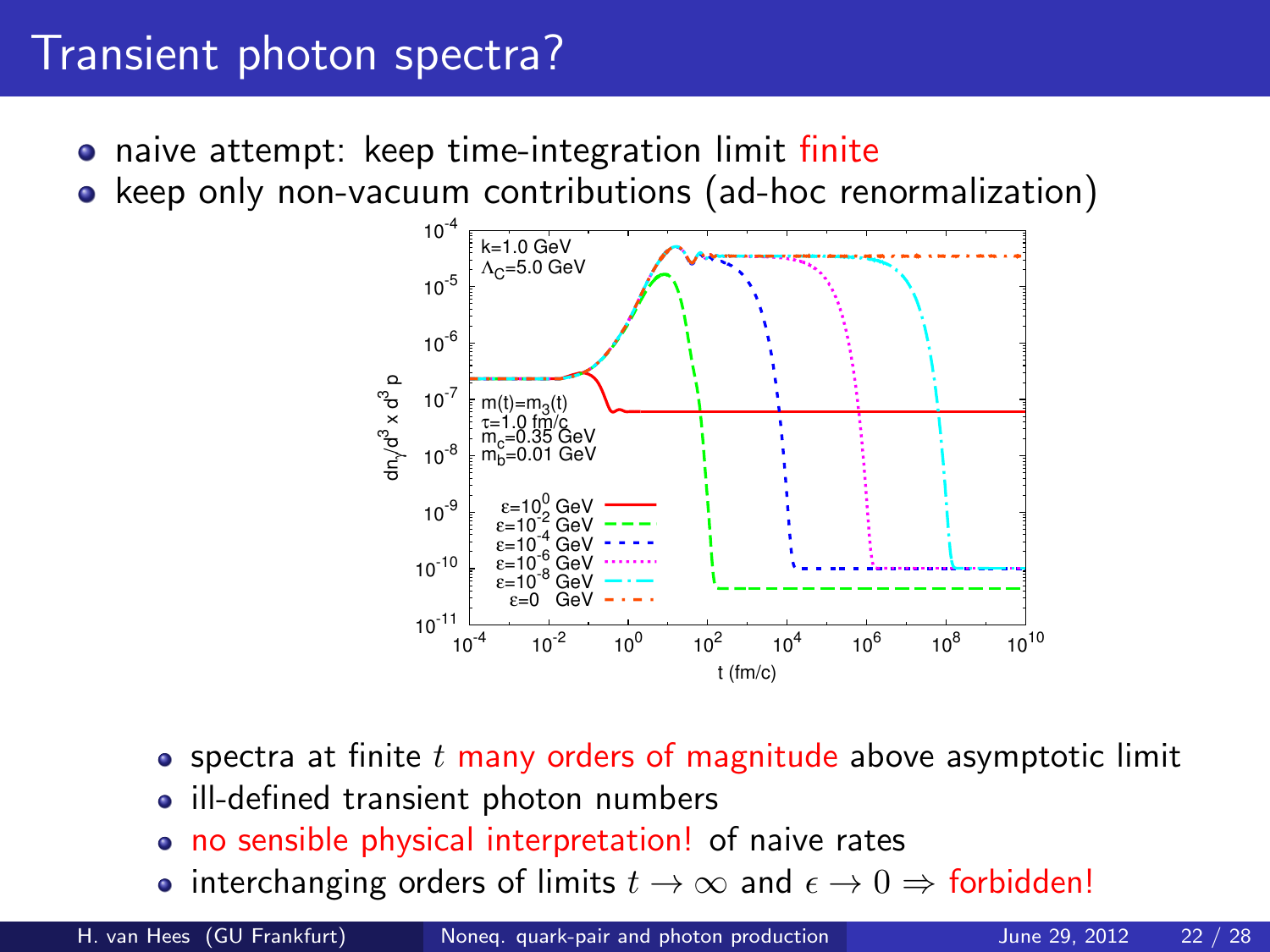**•** spontaneous  $q\overline{q}$ -pair creation in time-dep. Yukawa background

simplified model for transient effect of chiral phase transition

 $m_{\text{const}} \rightarrow m_{\text{curr}}$ 

- definition of transient particle numbers non-trivial
- naive interpretation wrt. instant energy eigenmodes unphysical
- probably cured by using particle interpretations wrt. adiabatic modes
- <span id="page-22-0"></span>• asymptotic particle yields well defined
- Nonequilibrium photon radiation
	- well-defined perturbation theory for asymptotic photon numbers
	- contributions to  $\mathcal{O}_{\alpha_{\text{em}}}$  (kinematically forbidden in equil.)
	- LO neg. asymptotic photon yield convergent (except for instantaneous mass shift)
	- naively defined transient photon spectra ill-defined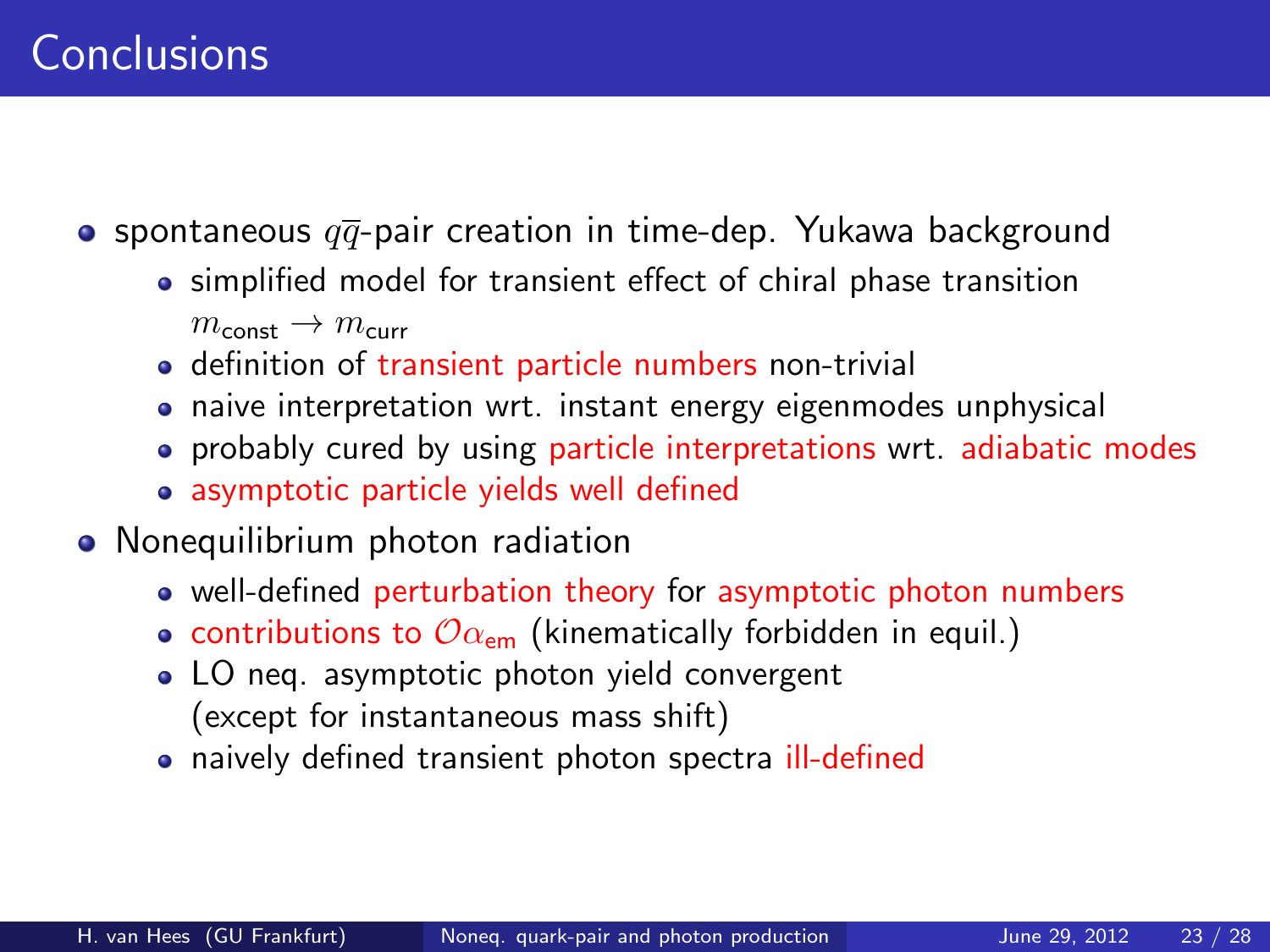- straight-forward extension: asymptotic non-eq. dilepton spectra
- **•** Challenges
	- what about IR divergences (soft photons, LPM effect)?
	- **•** physically sensible definition of transient photon numbers?
	- relation to quantum-kinetic/transport picture/equations?
	- self-consistent electromagnetic mean field ("back-reaction problem")?
	- Noneq. photon (dilepton) asymptotic spectra in realistic HIC fireball?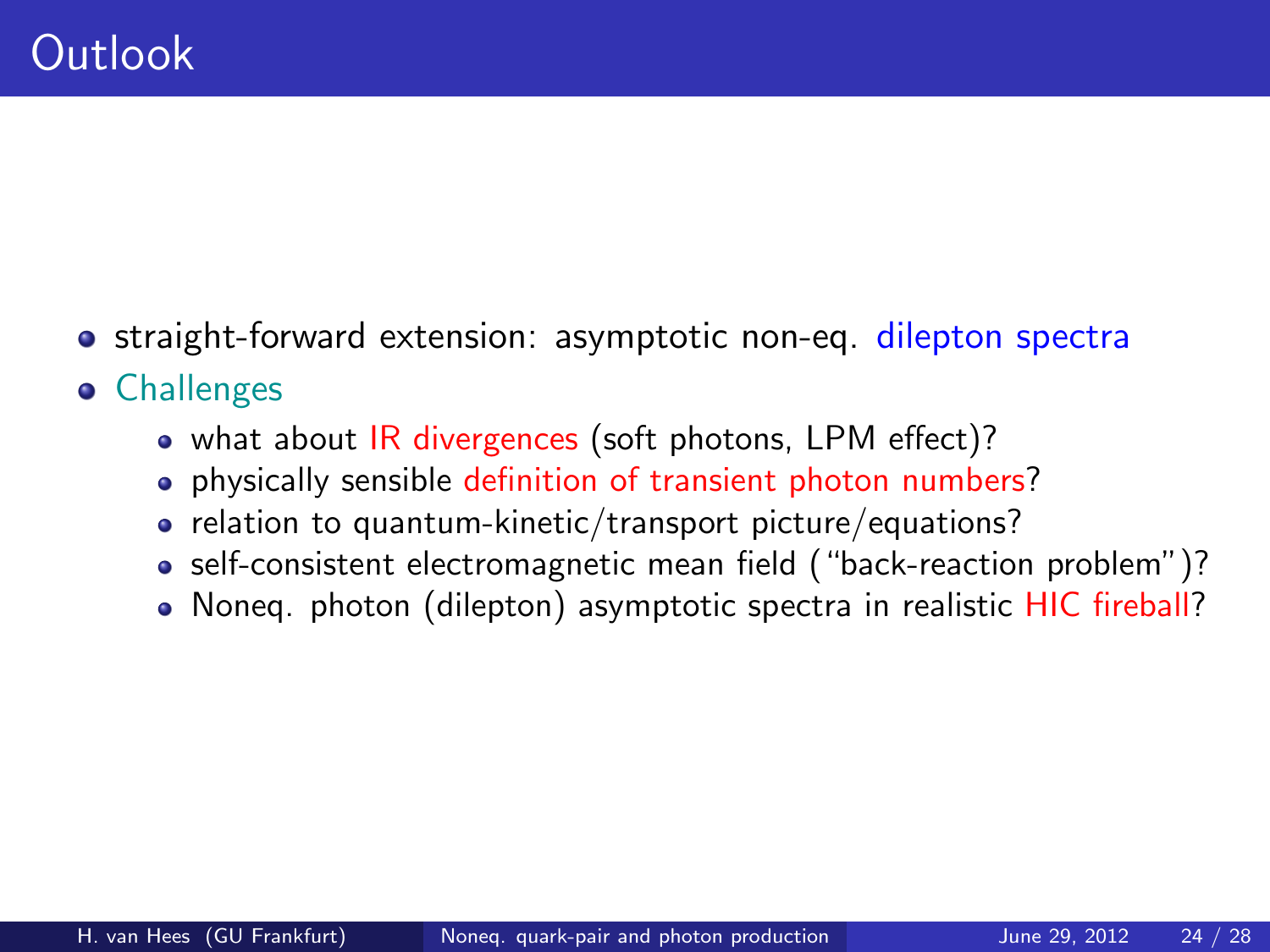# BACKUP SLIDES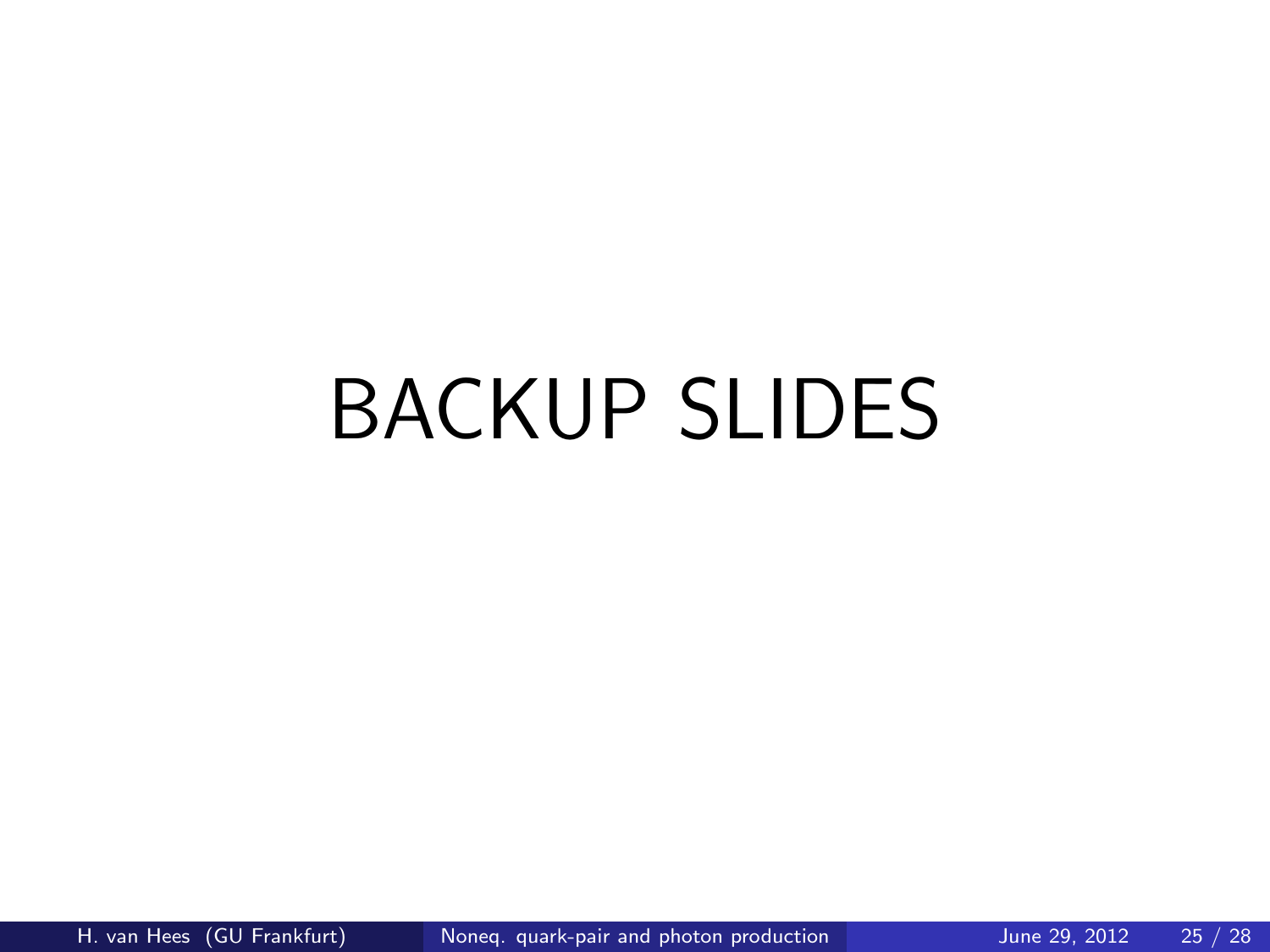### Normalization of fermion-mode functions

• equal-time anticommutators

$$
\left\{\boldsymbol{\psi}_{\alpha}(t,\vec{x}),\boldsymbol{\psi}^{\dagger}_{\beta}(t,\vec{y})\right\}=\delta_{\alpha\beta}\delta^{(3)}(\vec{x}-\vec{y})
$$

• fulfilled if  $\mathbf{b}(\vec{p}, \sigma)$ ,  $\mathbf{d}(\vec{p}, \sigma)$  like usual fermionic annihilation operators

$$
u_{\vec{p},\sigma}^{(\lambda)\dagger}u_{\vec{p},\sigma'}^{(\lambda')}=\delta_{\sigma\sigma'}\delta_{\lambda\lambda'}
$$

with ansatz

$$
u_{\vec{p},\sigma}^{(\lambda)}(t) = [\mathrm{i}\gamma^{0}\partial_{t} - \vec{\gamma}\cdot\vec{p} + M(t)]\varphi_{\vec{p}}^{(\lambda)}(t)\chi_{\sigma}^{(\lambda)}
$$

fulfilled with  $\varphi_{\vec p}^{(\lambda=1)}=\varphi_{\vec p}^{(\lambda=1)*}=:\varphi_{\vec p}(t)$  if

$$
|\dot{\varphi}_{\vec{p}}|^2+{\rm i} m\varphi_{\vec{p}}^*\overleftrightarrow{\partial}_t\varphi_{\vec{p}}+\omega_{\vec{p}}^2(t)|\varphi_{\vec{p}}|^2\equiv 1,\quad \omega_{\vec{p}}^2(t)=M^2(t)+\vec{p}^2
$$

• Ihs time-independent due to EoM for  $\varphi$  (charge conservation!)

• can express normalization factors in terms of asymptotic frequencies:

$$
N_{\text{in/out}, \vec{p}}^{(\lambda)} = \frac{1}{\sqrt{2\omega_{\pm}(\omega_{\pm} + \lambda M_{\pm})}}
$$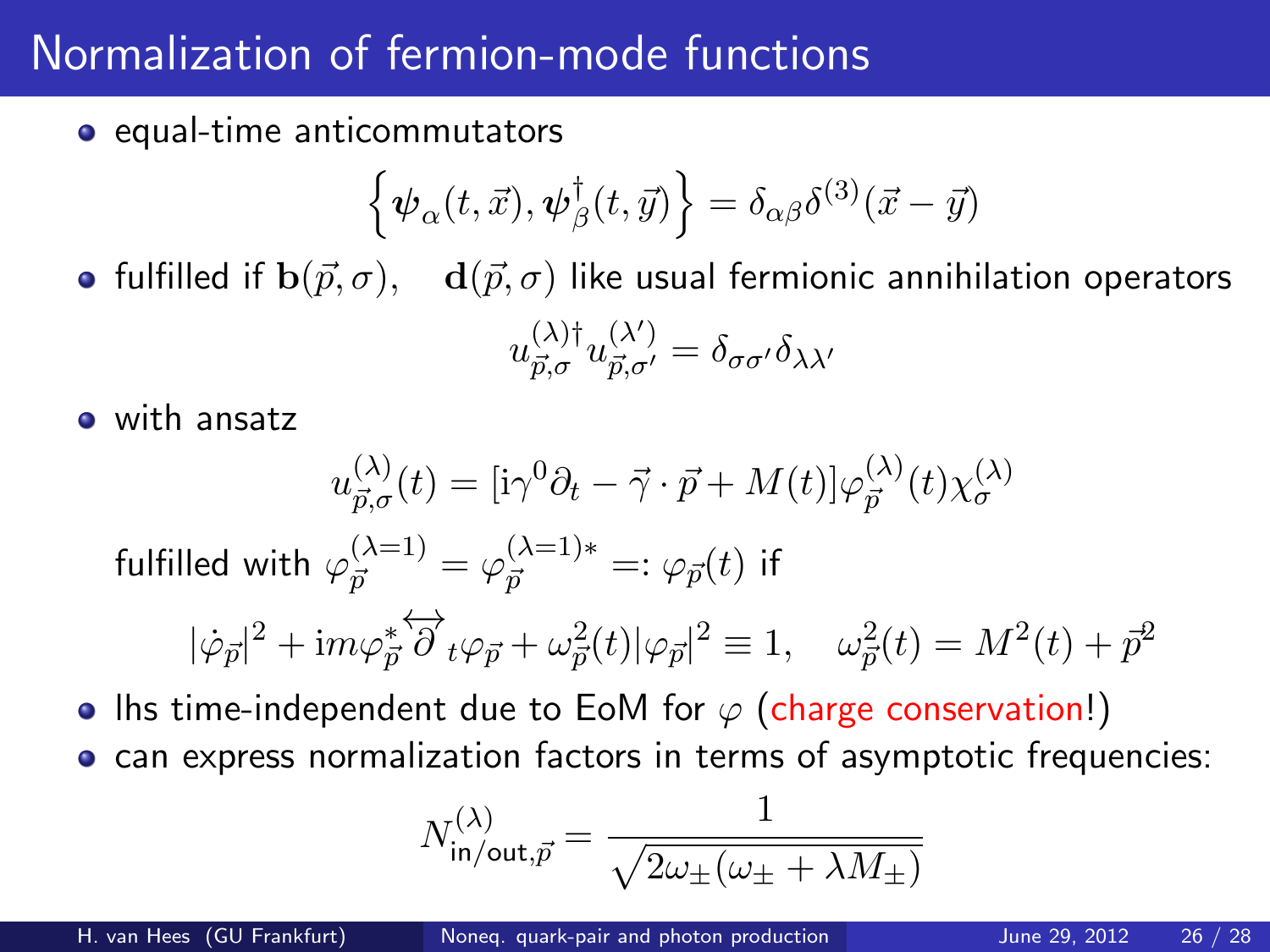- <span id="page-26-1"></span>[BV03] D. Boyanovsky, H. de Vega, Are direct photons a clean signal of a thermalized quark gluon plasma?, Phys. Rev. D 68 (2003) 065018.
- <span id="page-26-3"></span>[BV05] D. Boyanovsky, H. J. de Vega, Photon production from a thermalized quark gluon plasma: Quantum kinetics and nonperturbative aspects, Nucl. Phys. A 747 (2005) 564.
- <span id="page-26-2"></span>[FGS05] E. Fraga, F. Gelis, D. Schiff, Remarks on transient photon production in heavy ion collisions, Phys. Rev. D 71 (2005) 085015.
- <span id="page-26-4"></span><span id="page-26-0"></span>[Ful79] S. Fulling, Remarks on positive frequency and hamiltonians in expanding universes, Gen. Rel. Grav. 10 (1979) 807.